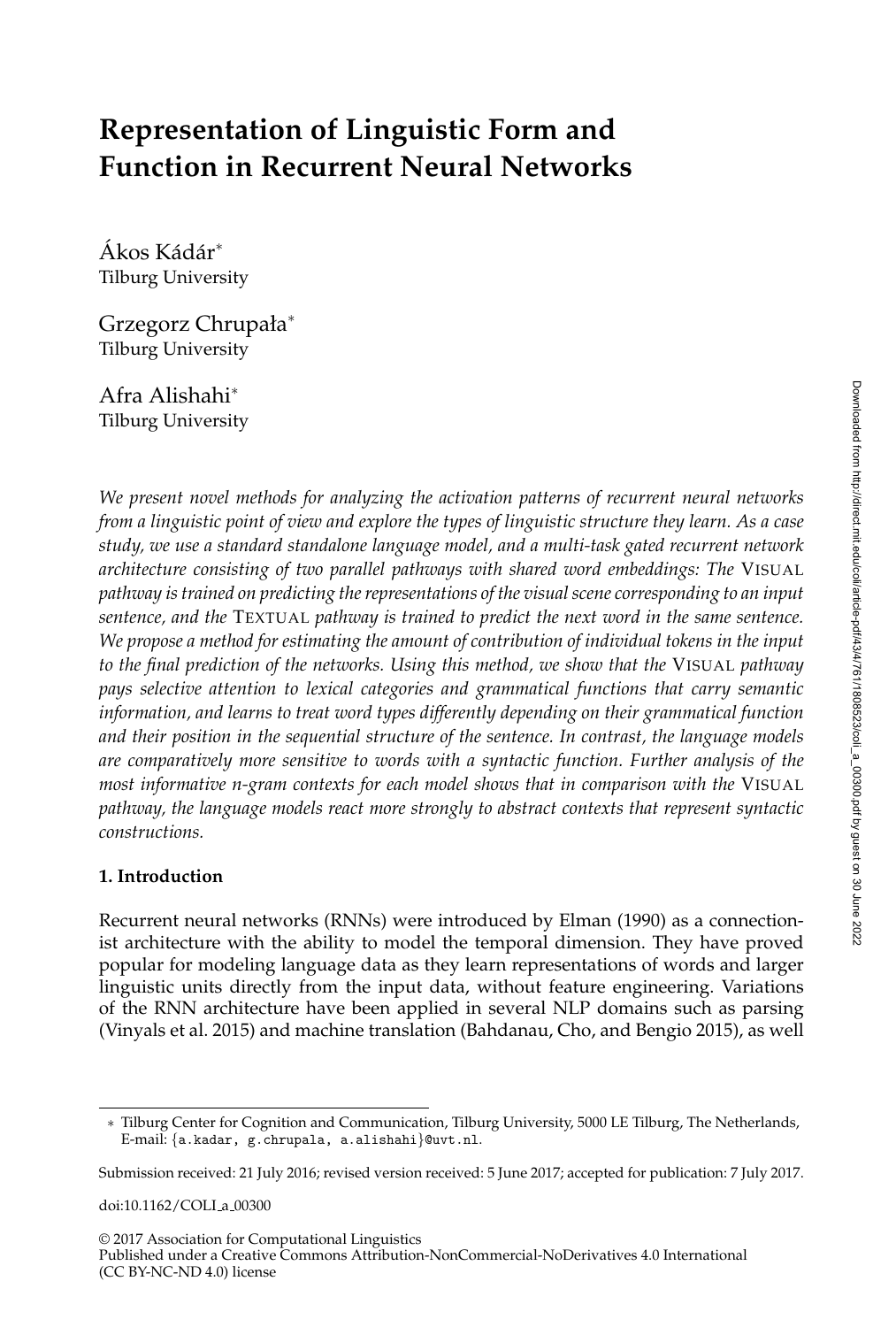as in computer vision applications such as image generation (Gregor et al. 2015) and object segmentation (Visin et al. 2016). RNNs are also important components of systems integrating vision and language—for example, image (Karpathy and Fei-Fei 2015) and video captioning (Yu et al. 2015).

These networks can represent variable-length linguistic expressions by encoding them into a fixed-size low-dimensional vector. The nature and the role of the components of these representations are not directly interpretable as they are a complex, nonlinear function of the input. There have recently been numerous efforts to visualize deep models such as convolutional neural networks in the domain of computer vision, but much less so for variants of RNNs and for language processing.

The present article develops novel methods for uncovering abstract linguistic knowledge encoded by the distributed representations of RNNs, with a specific focus on analyzing the hidden activation patterns rather than word embeddings and on the syntactic generalizations that models learn to capture. In the current work we apply our methods to a specific architecture trained on specific tasks, but also provide pointers about how to generalize the proposed analysis to other settings.

As our case study we picked the IMAGINET model introduced by Chrupała, Kádár, and Alishahi (2015). It is a multi-task, multi-modal architecture consisting of two gatedrecurrent unit (GRU) (Cho et al. 2014; Chung et al. 2014) pathways and a shared word embedding matrix. One of the GRUs (VISUAL) is trained to predict image vectors given image descriptions, and the other pathway (TEXTUAL) is a language model, trained to sequentially predict each word in the descriptions. This particular architecture allows a comparative analysis of the hidden activation patterns between networks trained on two different tasks, while keeping the training data and the word embeddings fixed. Recurrent neural language models akin to TEXTUAL, which are trained to predict the next symbol in a sequence, are relatively well understood, and there have been some attempts to analyze their internal states (Elman 1991; Karpathy, Johnson, and Li 2016, among others). In constrast, VISUAL maps a complete sequence of words to a representation of a corresponding visual scene and is a less commonly encountered, but more interesting, model from the point of view of representing meaning conveyed via linguistic structure. For comparison, we also consider a standard standalone language model.

We report a thorough quantitative analysis to provide a linguistic interpretation of the networks' activation patterns. We present a series of experiments using a novel method we call **omission score** to measure the importance of input tokens to the final prediction of models that compute distributed representations of sentences. Furthermore, we introduce a more global measure for estimating the informativeness of various types of *n*-gram contexts for each model. These techniques can be applied to various RNN architectures such as recursive neural networks and convolutional neural networks.

Our experiments show that the VISUAL pathway in general pays special attention to syntactic categories that carry semantic content, and particularly to nouns. More surprisingly, this pathway also learns to treat word types differently depending on their grammatical function and their position in the sequential structure of the sentence. In contrast, the TEXTUAL pathway and the standalone language model are especially sensitive to the local syntactic characteristics of the input sentences. Further analysis of the most informative *n*-gram contexts for each model shows that whereas the VISUAL pathway is mostly sensitive to lexical (i.e., token *n*-gram) contexts, the language models react more strongly to abstract contexts (i.e., dependency relation *n*-grams) that represent syntactic constructions.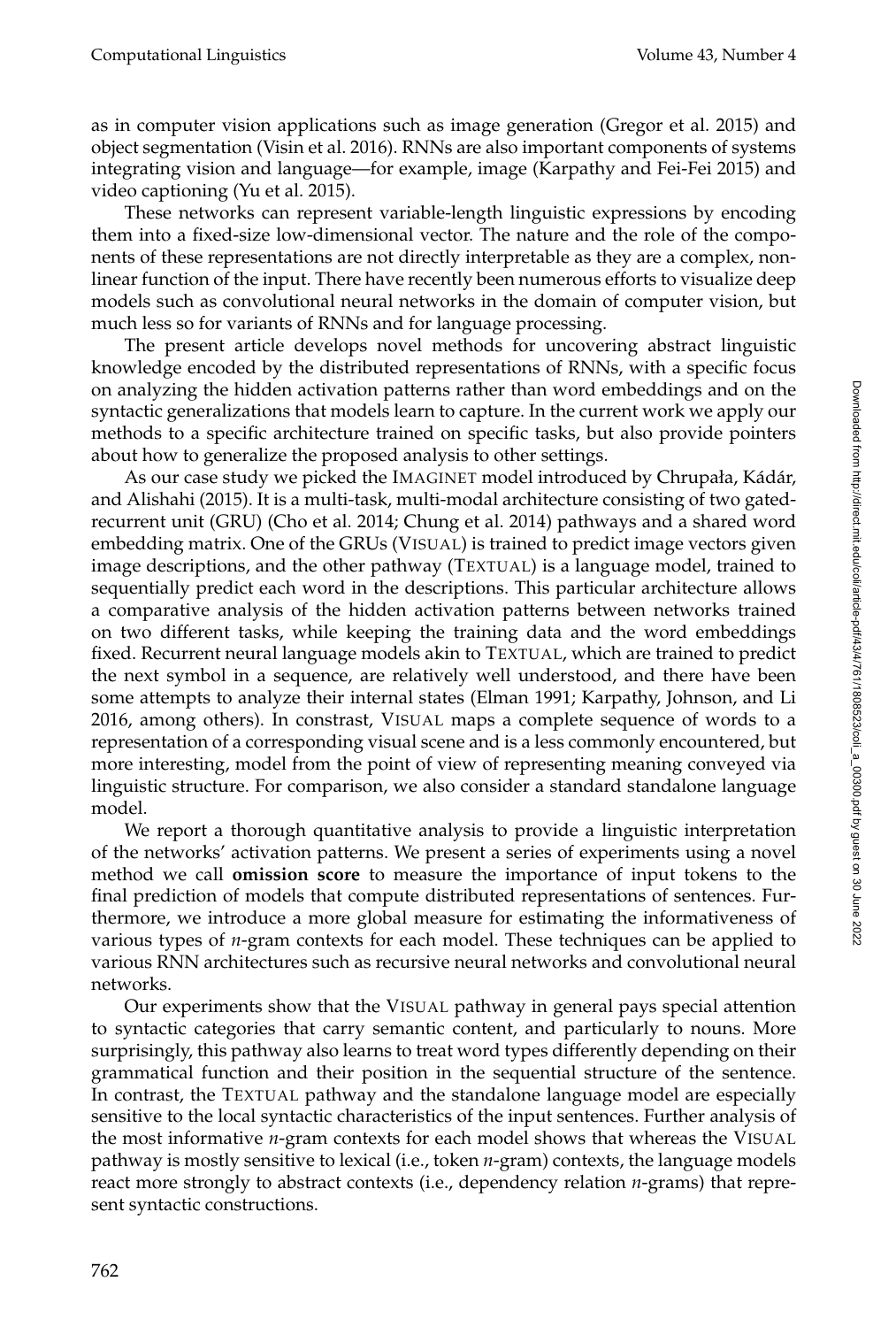## **2. Related Work**

The direct predecessors of modern architectures were first proposed in the seminal paper by Elman (1990). He modifies the RNN architecture of Jordan (1986) by changing the output-to-memory feedback connections to hidden-to-memory recurrence, enabling Elman networks to represent arbitrary dynamic systems. Elman (1991) trains an RNN on a small synthetic sentence data set and analyzes the activation patterns of the hidden layer. His analysis shows that these distributed representations encode lexical categories, grammatical relations, and hierarchical constituent structures. Giles et al. (1991) train RNNs similar to Elman networks on strings generated by small deterministic regular grammars with the objective to recognize grammatical and reject ungrammatical strings, and develop the **dynamic state partitioning** technique to extract the learned grammar from the networks in the form of deterministic finite state automatons.

More closely related is the recent work of Li et al. (2016a), who develop techniques for a deeper understanding of the activation patterns of RNNs, but focus on models with modern architectures trained on large scale data sets. More specifically, they train long short-term memory networks (LSTMs) (Hochreiter and Schmidhuber 1997) for phraselevel sentiment analysis and present novel methods to explore the inner workings of RNNs. They measure the salience of tokens in sentences by taking the first-order derivatives of the loss with respect to the word embeddings and provide evidence that LSTMs can learn to attend to important tokens in sentences. Furthermore, they plot the activation values of hidden units through time using heat maps and visualize local semantic compositionality in RNNs. In comparison, the present work goes beyond the importance of single words and focuses more on exploring structure learning in RNNs, as well as on developing methods for a comparative analysis between RNNs that are focused on different modalities (language vs. vision).

Adding an explicit attention mechanism that allows the RNNs to focus on different parts of the input was recently introduced by Bahdanau, Cho, and Bengio (2015) in the context of extending the sequence-to-sequence RNN architecture for neural machine translation. On the decoding side this neural module assigns weights to the hidden states of the decoder, which allows the decoder to selectively pay varying degrees of attention to different phrases in the source sentence at different decoding timesteps. They also provide qualitative analysis by visualizing the attention weights and exploring the importance of the source encodings at various decoding steps. Similarly Rocktäschel et al. (2016) use an attentive neural network architecture to perform natural language inference and visualize which parts of the hypotheses and premises the model pays attention to when deciding on the entailment relationship. Conversely, the present work focuses on RNNs without an explicit attention mechanism.

Karpathy, Johnson, and Li (2016) also take up the challenge of rendering RNN activation patterns understandable, but use character level language models and rather than taking a linguistic point of view, focus on error analysis and training dynamics of LSTMs and GRUs. They show that certain dimensions in the RNN hidden activation vectors have specific and interpretable functions. Similarly, Li et al. (2016b) use a convolutional neural network (CNN) based on the architecture of Krizhevsky, Sutskever, and Hinton (2012), and train it on the ImageNet data set using different random initializations. For each layer in all networks they store the activation values produced on the validation set of the ImageNet Large Scale Visual Recognition Competition and align similar neurons of different networks. They conclude that although some features are learned across networks, some seem to depend on the initialization. Other works on visualizing the role of individual hidden units in deep models for vision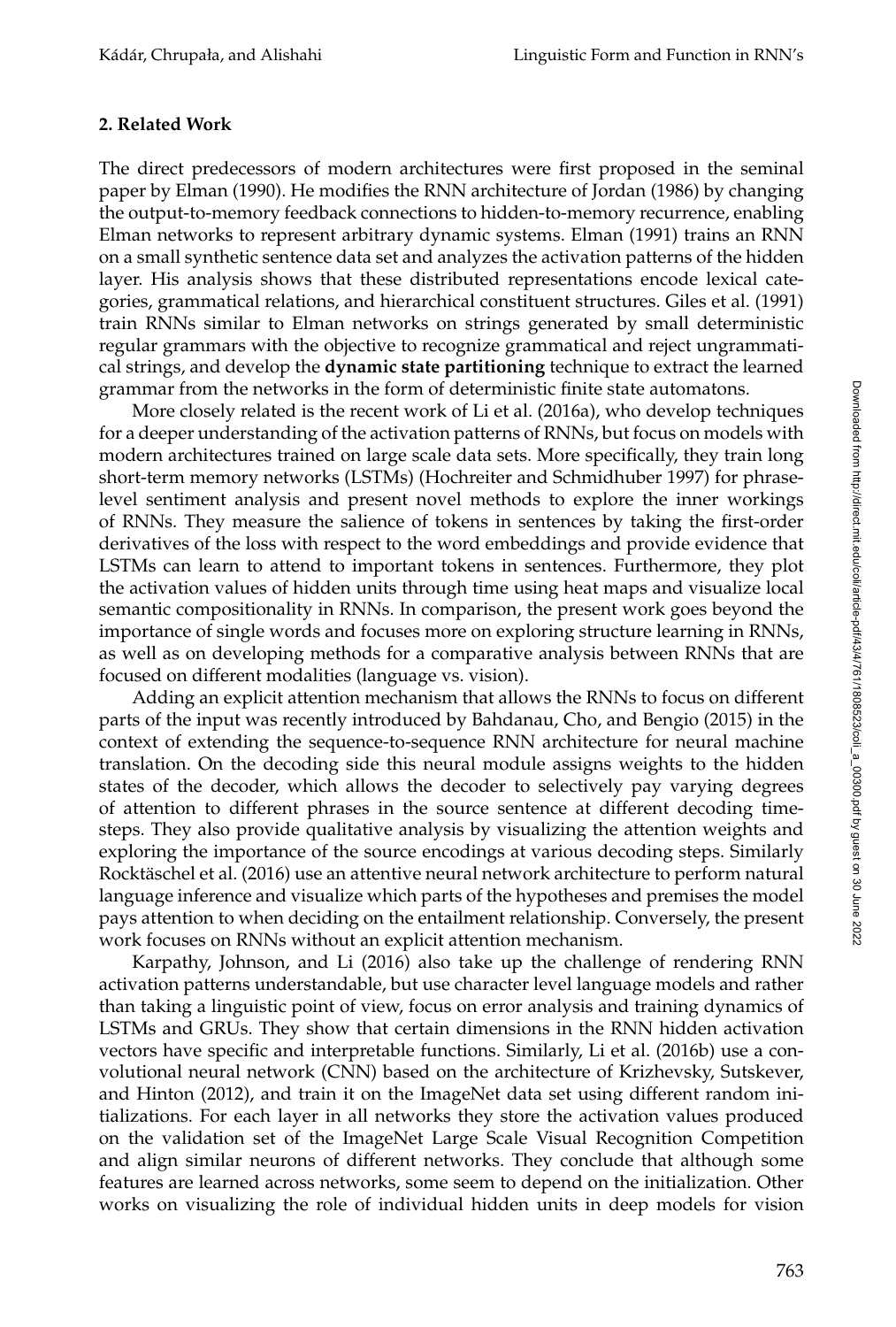synthesize images by optimizing random images through backpropagation to maximize the activity of units (Erhan et al. 2009; Simonyan, Vedaldi, and Zisserman 2014; Yosinski et al. 2015; Nguyen, Yosinski, and Clune 2016) or to approximate the activation vectors of particular layers (Dosovitskiy and Brox 2015; Mahendran and Vedaldi 2016).

While this paper was under review, a number of articles appeared that also investigate linguistic representations in LSTM architectures. In an approach similar to ours, Li, Monroe, and Jurafsky (2016) study the contribution of individual input tokens as well as hidden units and word embedding dimensions by erasing them from the representation and analyzing how this affects the model. They focus on text-only tasks and do not take other modalities such as visual input into account. Adi et al. (2017) take an alternative approach by introducing prediction tasks to analyze information encoded in sentence embeddings about sentence length, sentence content, and word order. Finally, Linzen, Dupoux, and Goldberg (2016) examine the acquisition of long-distance dependencies through the study of number agreement in different variations of an LSTM model with different objectives (number prediction, grammaticality judgment, and language modeling). Their results show that such dependencies can be captured with very high accuracy when the model receives a strong supervision signal (i.e., whether the subject is plural or singular), but simple language models still capture the majority of test cases. Whereas they focus on an in-depth analysis of a single phenomenon, in our work we are interested in methods that make it possible to uncover a broad variety of patterns of behavior in RNNs.

In general, there has been a growing interest within computer vision in understanding deep models, with a number of papers dedicated to visualizing learned CNN filters and pixel saliencies (Simonyan, Vedaldi, and Zisserman 2014; Mahendran and Vedaldi 2015; Yosinski et al. 2015). These techniques have also led to improvements in model performance (Eigen et al. 2014) and transferability of features (Zhou et al. 2015). To date there has been much less work on such issues within computational linguistics. We aim to fill this gap by adapting existing methods as well as developing novel techniques to explore the linguistic structure learned by recurrent networks.

# **3. Models**

In our analyses of the acquired linguist knowledge, we apply our methods to the following models:

- $\bullet$ IMAGINET: A multi-modal GRU network consisting of two pathways, VISUAL and TEXTUAL, coupled via word embeddings.
- LM: A (unimodal) language model consisting of a GRU network.
- SUM: A network with the same objective as the VISUAL pathway of IMAGINET, but that uses sum of word embeddings instead of a GRU.

The rest of this section gives a detailed description of these models.

# **3.1 Gated Recurrent Neural Networks**

One of the main difficulties for training traditional Elman networks arises from the fact that they overwrite their hidden states at every time step with a new value computed from the current input **x<sup>t</sup>** and the previous hidden state **ht**−**<sup>1</sup>** . Similarly to LSTMs, GRU networks introduce a mechanism that facilitates the retention of information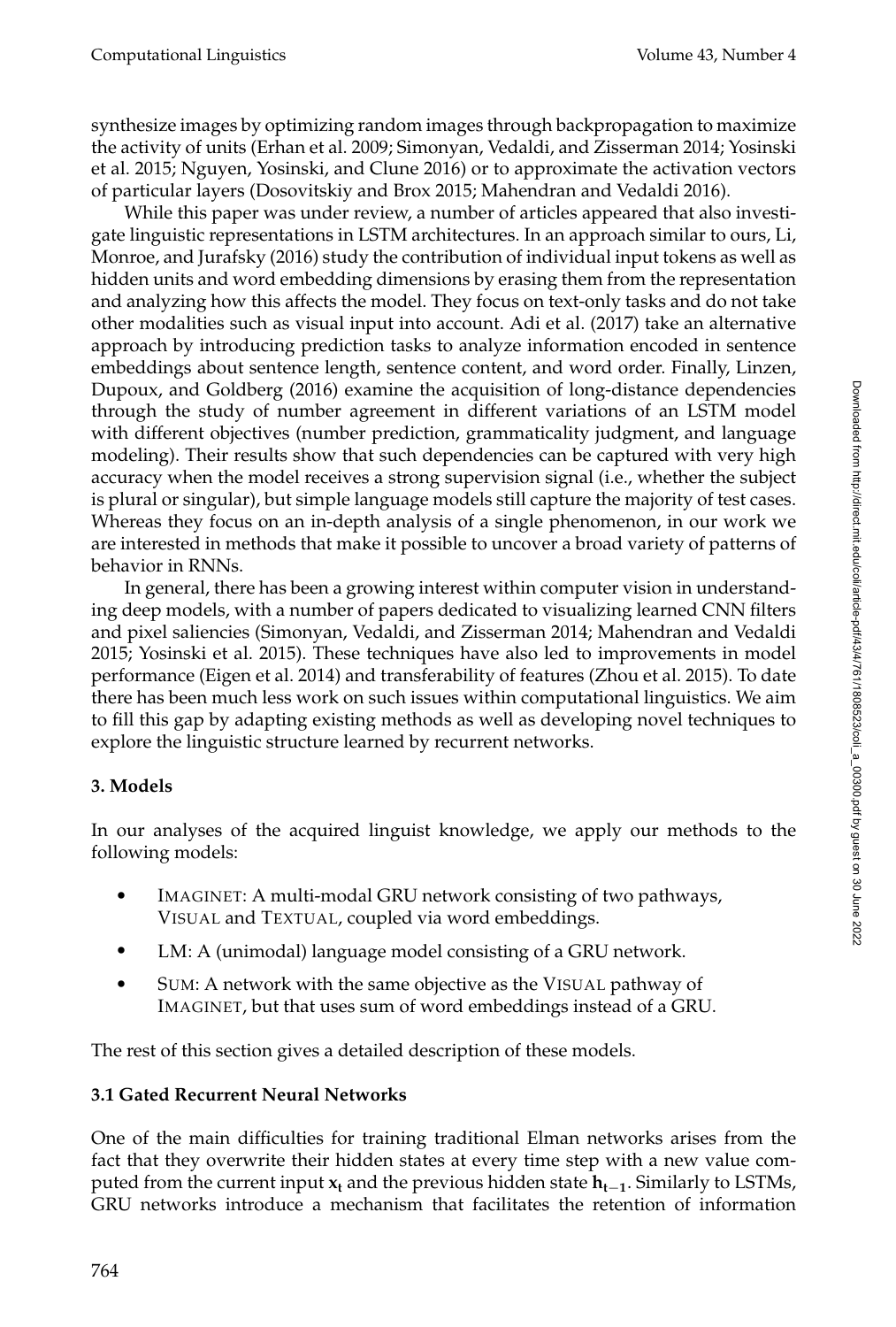over multiple time steps. Specifically, the GRU computes the hidden state at current time step **h***<sup>t</sup>* , as the linear combination of previous activation **ht**−**<sup>1</sup>** , and a new *candidate* activation  $\tilde{\mathbf{h}}_t$ :

$$
GRU(\mathbf{h}_{t-1}, \mathbf{x}_t) = (1 - \mathbf{z}_t) \odot \mathbf{h}_{t-1} + \mathbf{z}_t \odot \mathbf{\tilde{h}}_t \tag{1}
$$

where  $\odot$  is elementwise multiplication, and the update gate activation  $z_t$  determines the amount of new information mixed in the current state:

$$
\mathbf{z}_t = \sigma_s(\mathbf{W}_z \mathbf{x}_t + \mathbf{U}_z \mathbf{h}_{t-1})
$$
 (2)

The candidate activation is computed as:

$$
\tilde{\mathbf{h}}_t = \sigma(\mathbf{W}\mathbf{x}_t + \mathbf{U}(\mathbf{r}_t \odot \mathbf{h}_{t-1}))
$$
\n(3)

The reset gate **r<sup>t</sup>** determines how much of the current input **x<sup>t</sup>** is mixed in the previous state **h***t*−<sup>1</sup> to form the candidate activation:

$$
\mathbf{r}_t = \sigma_s(\mathbf{W}_r \mathbf{x}_t + \mathbf{U}_r \mathbf{h}_{t-1})
$$
\n(4)

where  $W$ ,  $W$ ,  $W_z$ ,  $W_z$ ,  $W_r$  and  $W_r$  are learnable parameters.

#### **3.2 Imaginet**

IMAGINET, introduced in Chrupała, Kádár, and Alishahi (2015), is a multi-modal GRU network architecture that learns visually grounded meaning representations from textual and visual input. It acquires linguistic knowledge through language comprehension, by receiving a description of a scene and trying to visualize it through predicting a visual representation for the textual description, while concurrently predicting the next word in the sequence.

Figure 1 shows the structure of IMAGINET. As can be seen from the figure, the model consists of two GRU pathways, TEXTUAL and VISUAL, with a shared word embedding matrix. The inputs to the model are pairs of image descriptions and their corresponding images. The TEXTUAL pathway predicts the next word at each position in the sequence of words in each caption, whereas the VISUAL pathway predicts a visual representation of the image that depicts the scene described by the caption after the final word is received.



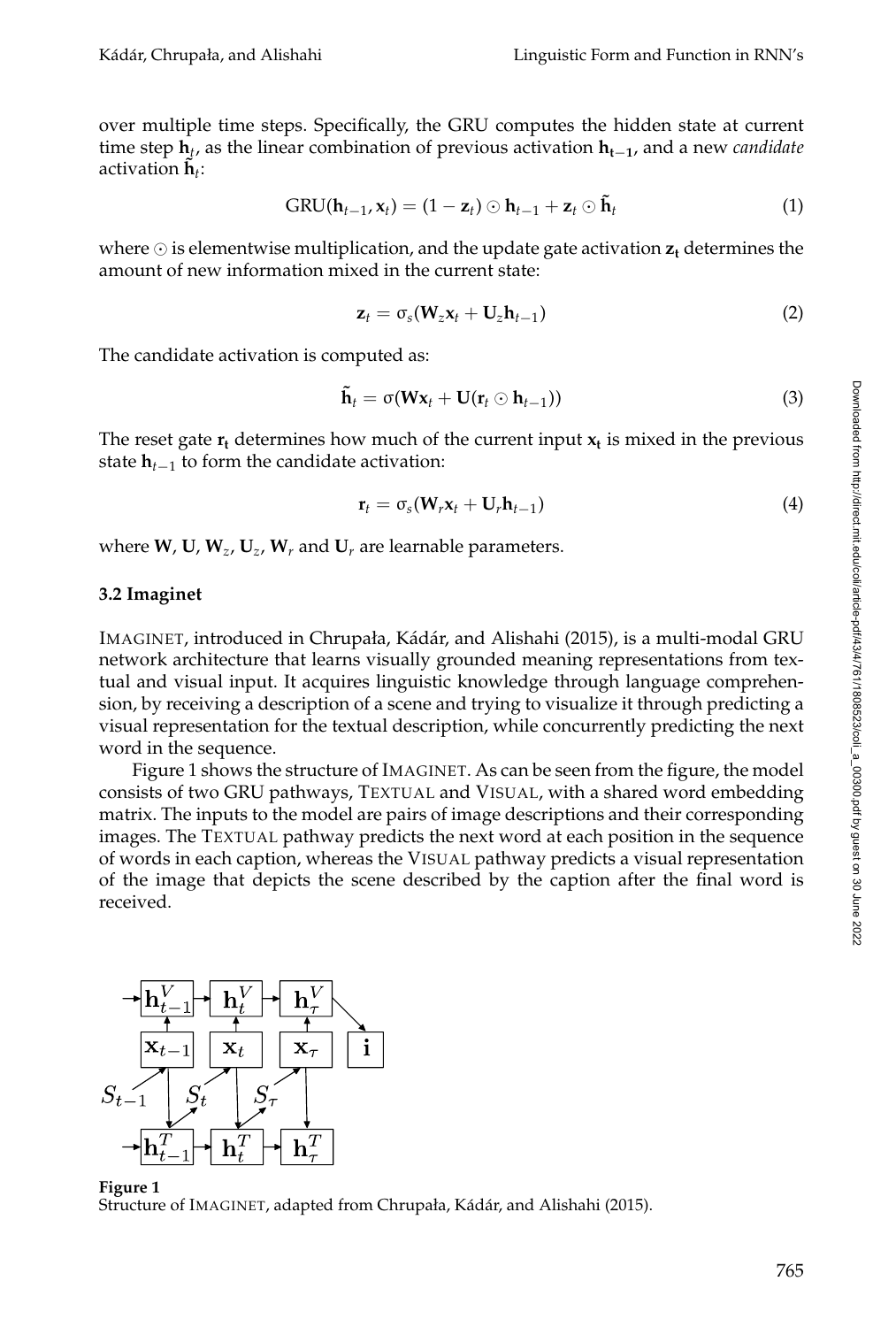Computational Linguistics Volume 43, Number 4

Formally, each sentence is mapped to two sequences of hidden states, one by VISUAL and the other by TEXTUAL:

$$
\mathbf{h}_t^V = \text{GRU}^V(\mathbf{h}_{t-1}^V, \mathbf{x}_t)
$$
\n<sup>(5)</sup>

$$
\mathbf{h}_t^T = \text{GRU}^T(\mathbf{h}_{t-1}^T, \mathbf{x}_t)
$$
\n(6)

At each time step TEXTUAL predicts the next word in the sentence *S* from its current hidden state  $\mathbf{h}_t^T$ , and VISUAL predicts the image-vector<sup>1</sup>  $\hat{\mathbf{i}}$  from its last hidden representation  $\mathbf{h}_t^V$ .

$$
\hat{\mathbf{i}} = \mathbf{V} \mathbf{h}_{\tau}^V \tag{7}
$$

$$
p(S_{t+1}|S_{1:t}) = \text{softmax}(\mathbf{L}\mathbf{h}_t^T) \tag{8}
$$

The loss function is a multi-task objective that penalizes error on the visual and the textual targets simultaneously. The objective combines cross-entropy loss *L T* for the word predictions and cosine distance  $L^V$  for the image predictions,<sup>2</sup> weighting them with the parameter  $\alpha$  (set to 0.1).

$$
L^{T}(\theta) = -\frac{1}{\tau} \sum_{t=1}^{\tau} \log p(S_t | S_{1:t})
$$
\n(9)

$$
L^V(\theta) = 1 - \frac{\hat{\mathbf{i}} \cdot \mathbf{i}}{\|\hat{\mathbf{i}}\| \|\mathbf{i}\|} \tag{10}
$$

$$
L = \alpha L^T + (1 - \alpha)L^V \tag{11}
$$

For more details about the IMAGINET model and its performance, see Chrupała, Kádár, and Alishahi (2015). Note that we introduce a small change in the image representation: We observe that using standardized image vectors, where each dimension is transformed by subtracting the mean and dividing by standard deviation, improves performance.

## **3.3 Unimodal Language Model**

The model LM is a language model analogous to the TEXTUAL pathway of IMAGINET with the difference that its word embeddings are not shared, and its loss function is the cross-entropy on word prediction. Using this model we remove the visual objective as a factor, as the model does not use the images corresponding to captions in any way.

## **3.4 Sum of Word Embeddings**

The model SUM is a stripped-down version of the VISUAL pathway, which does not share word embeddings, only uses the cosine loss function, and replaces the GRU network with a summation over word embeddings. This removes the effect of word Downloaded from http://direct.mit.edu/coli/article-pdf43/4/761/1808523/coli\_a\_00300.pdf by guest on 30 June 2022 Downloaded from http://direct.mit.edu/coli/article-pdf/43/4/761/1808523/coli\_a\_00300.pdf by guest on 30 June 2022

<sup>1</sup> Representing the full image, extracted from the pre-trained CNN of Simonyan and Zisserman (2015).

<sup>2</sup> Note that the original formulation in Chrupała, Kádár, and Alishahi (2015) uses mean squared error instead; as the performance of VISUAL is measured on image-retrieval (which is based on cosine distances) we use cosine distance as the visual loss here.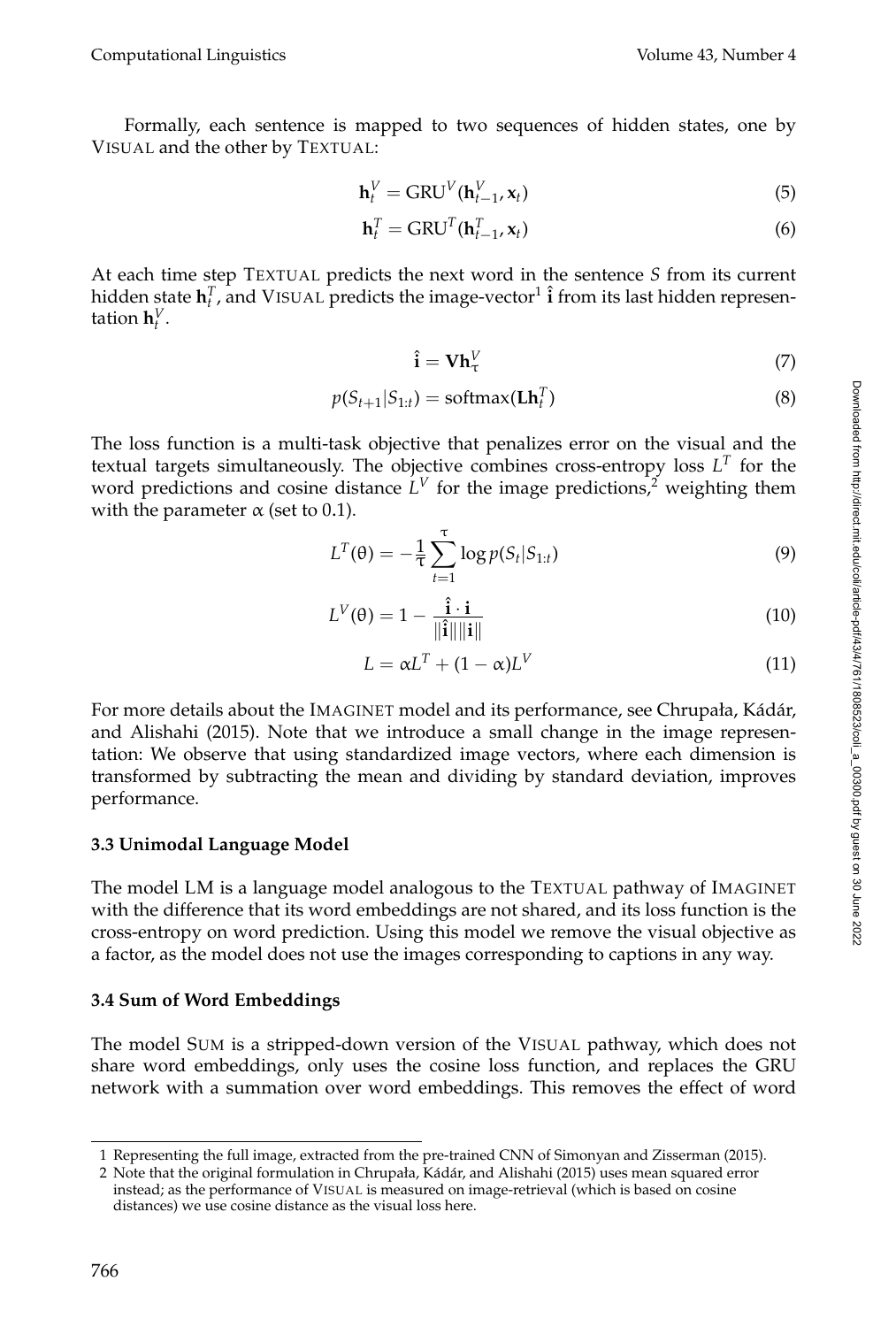order from consideration. We use this model as a baseline in the sections that focus on language structure.

## **4. Experiments**

In this section, we report a series of experiments in which we explore the kinds of linguistic regularities the networks learn from word-level input. In Section 4.1 we introduce **omission score**, a metric to measure the contribution of each token to the prediction of the networks, and in Section 4.2 we analyze how omission scores are distributed over dependency relations and part-of-speech categories. In Section 4.3 we investigate the extent to which the importance of words for the different networks depends on the words themselves, their sequential position, and their grammatical function in the sentences. Finally, in Section 4.4 we systematically compare the types of *n*-gram contexts that trigger individual dimensions in the hidden layers of the networks, and discuss their level of abstractness.

In all these experiments we report our findings based on the IMAGINET model, and whenever appropriate compare it with our two other models LM and SUM. For all the experiments, we trained the models on the training portion of the MSCOCO imagecaption data set (Lin et al. 2014), and analyzed the representations of the sentences in the validation set corresponding to 5000 randomly chosen images. The target image representations were extracted from the pre-softmax layer of the 16-layer CNN of Simonyan and Zisserman (2015).

## **4.1 Computing Omission Scores**

We propose a novel technique for interpreting the activation patterns of neural networks trained on language tasks from a linguistic point of view, and focus on the high-level understanding of what parts of the input sentence the networks pay most attention to. Furthermore, we investigate whether the networks learn to assign different amounts of importance to tokens, depending on their position and grammatical function in the sentences.

In all the models the full sentences are represented by the activation vector at the end-of-sentence symbol ( $\mathbf{h}_{\mathrm{end}}$ ). We measure the salience of each word  $S_i$  in an input sentence  $S_{1:n}$  based on how much the representation of the partial sentence  $S_{\setminus i} = S_{1:i-1}S_{i+1:n}$ , with the omitted word  $S_i$ , deviates from that of the original sentence representation. For example, the distance between  $h_{end}($ *the black dog is running*) and **h**end(*the dog is running*) determines the importance of *black* in the first sentence. We introduce the measure omission $(i, S)$  for estimating the salience of a word  $S_i$ :

$$
omission(i, S) = 1 - cosine(\mathbf{h}_{end}(S), \mathbf{h}_{end}(S_{\setminus i}))
$$
\n(12)

Figure 2 demonstrates the omission scores for the LM, VISUAL, and TEXTUAL models for an example caption. Figure 3 shows the images retrieved by VISUAL for the full caption and for the one with the word *baby* omitted. The images are retrieved from the validation set of MSCOCO by: 1) computing the image representation of the given sentence with VISUAL; 2) extracting the CNN features for the images from the set; and 3) finding the image that minimizes the cosine distance to the query. The omission scores for VISUAL show that the model paid attention mostly to *baby* and *bed* and slightly to *laptop*, and retrieved an image depicting a baby sitting on a bed with a laptop. Removing the word *baby* leads to an image that depicts an adult male lying on a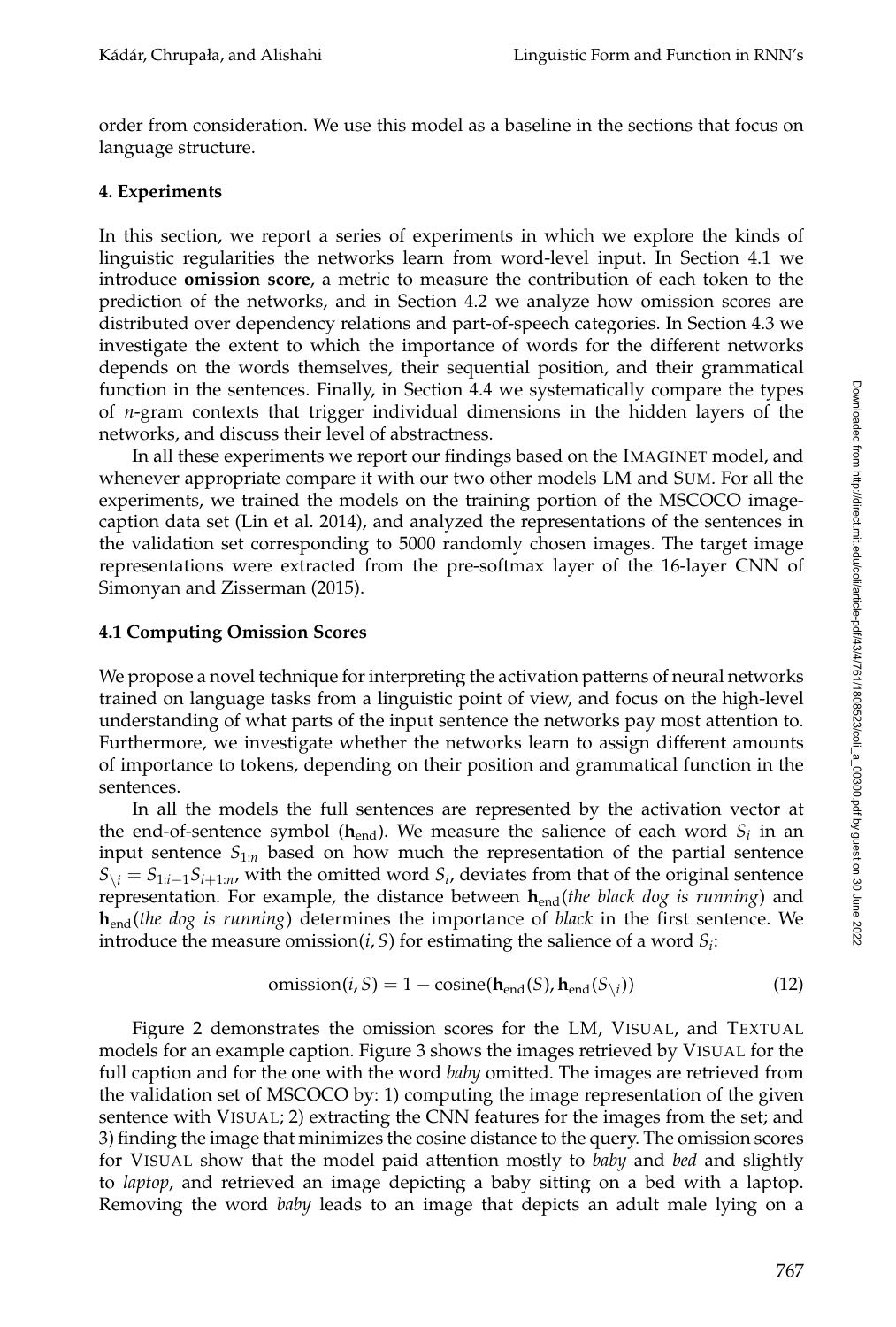



bed. Figure 2 also shows that in contrast to VISUAL, TEXTUAL distributes its attention more evenly across time steps instead of focusing on the types of words related to the corresponding visual scene. The peaks for LM are the same as for TEXTUAL, but the variance of the omission scores is higher, suggesting that the unimodal language model is more sensitive overall to input perturbations than TEXTUAL.

## **4.2 Omission Score Distributions**

The omission scores can be used not only to estimate the importance of individual words, but also of syntactic categories. We estimate the salience of each syntactic category by accumulating the omission scores for all words in that category. We tag every word in a sentence with the part-of-speech (POS) category and the dependency relation label of its incoming arc. For example, for the sentence *the black dog*, we get



#### **Figure 3**

Images retrieved for the example sentence *a baby sits on a bed laughing with a laptop computer open* (left) and the same sentence with the second word omitted (right).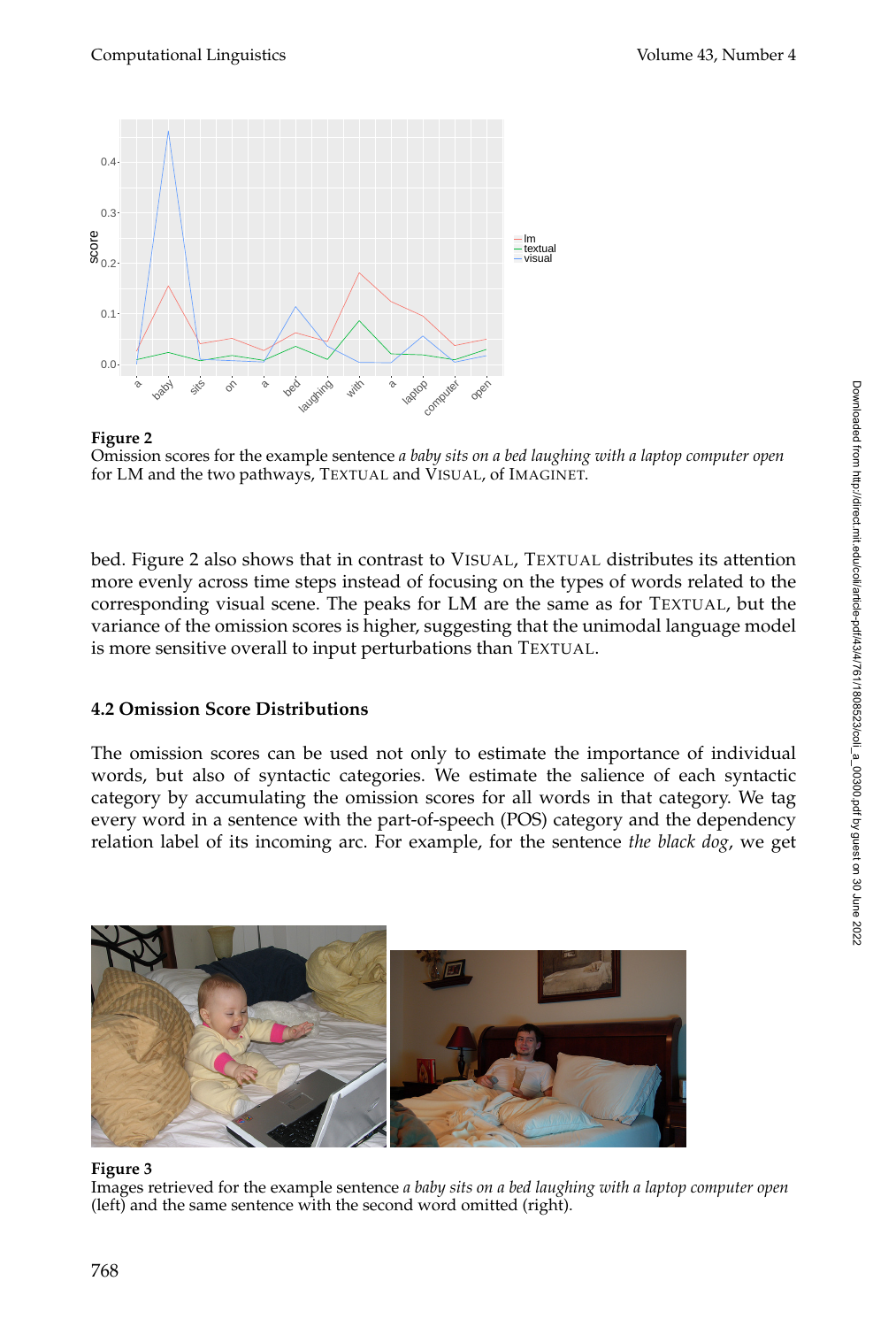(*the*, DT, det), (*black*, JJ, amod), (*dog*, NN, root). Both POS tagging and dependency parsing are performed using the en\_core\_web\_md dependency parser from the Spacy package.<sup>3</sup>

Figure 4 shows the distribution of omission scores per POS and dependency label for the two pathways of IMAGINET and for LM.<sup>4</sup> The general trend is that for the VISUAL pathway, the omission scores are high for a small subset of labels corresponding mostly to nouns, less so for adjectives and even less for verbs—and low for the rest (mostly function words and various types of verbs). For TEXTUAL the differences are smaller, and the pathway seems to be sensitive to the omission of most types of words. For LM the distribution over categories is also relatively uniform, but the omission scores are higher overall than for TEXTUAL.

Figure 5 compares the two pathways of IMAGINET directly using the log of the ratio of the VISUAL to TEXTUAL omission scores, and plots the distribution of this ratio for different POS and dependency labels. Log ratios above zero indicate stronger association with the VISUAL pathway and below zero with the TEXTUAL pathway. We see that in relative terms, VISUAL is more sensitive to adjectives (JJ), nouns (NNS, NN), numerals (CD), and participles (VBN), and TEXTUAL is more sensitive to determiners (DT), pronouns (PRP), prepositions (IN), and finite verbs (VBZ, VBP).

This picture is complemented by the analysis of the relative importance of dependency relations: VISUAL pays most attention to the relations AMOD, NSUBJ, ROOT, COMPOUND, DOBJ, and NUMMOD, whereas TEXTUAL is more sensitive to DET, PREP, AUX, CC, POSS, ADVMOD, PRT, and RELCL. As expected, VISUAL is more focused on grammatical functions typically filled by semantically contentful words, whereas TEXTUAL distributes its attention more uniformly and attends relatively more to purely grammatical functions.

It is worth noting, however, the relatively low omission scores for verbs in the case of VISUAL. One might expect that the task of image prediction from descriptions requires general language understanding and thus high omission scores for all content words in general; however, the results suggest that this setting is not optimal for learning useful representations of verbs, which possibly leads to representations that are too task-specific and not transferable across tasks.

Figure 6 shows a similar analysis contrasting LM with the TEXTUAL pathway of IMAGINET. The first observation is that the range of values of the log ratios is narrow, indicating that the differences between these two networks regarding which grammatical categories they are sensitive to is less pronounced than when comparing VISUAL with TEXTUAL. Although the size of the effect is weak, there also seems to be a tendency for the TEXTUAL model to pay relatively more attention to content and less to function words compared with LM: It may be that the VISUAL pathway pulls TEXTUAL in this direction by sharing word embeddings with it.

Most of our findings up to this point conform reasonably well to prior expectations about effects that particular learning objectives should have. This fact serves to validate our methods. In the next section we go on to investigate less straightforward patterns.

<sup>3</sup> Available at https://spacy.io/.

<sup>4</sup> The boxplots in this and subsequent figures are Tukey boxplots and should be interpreted as follows: The box extends from the 25th to the 75th percentile of the data; the line across the box is the 50th percentile, and the whiskers extend past the lower and upper quartile to  $1.5\times$  the interquartile range (i.e., 75th percentile − 25th percentile); the points are outliers.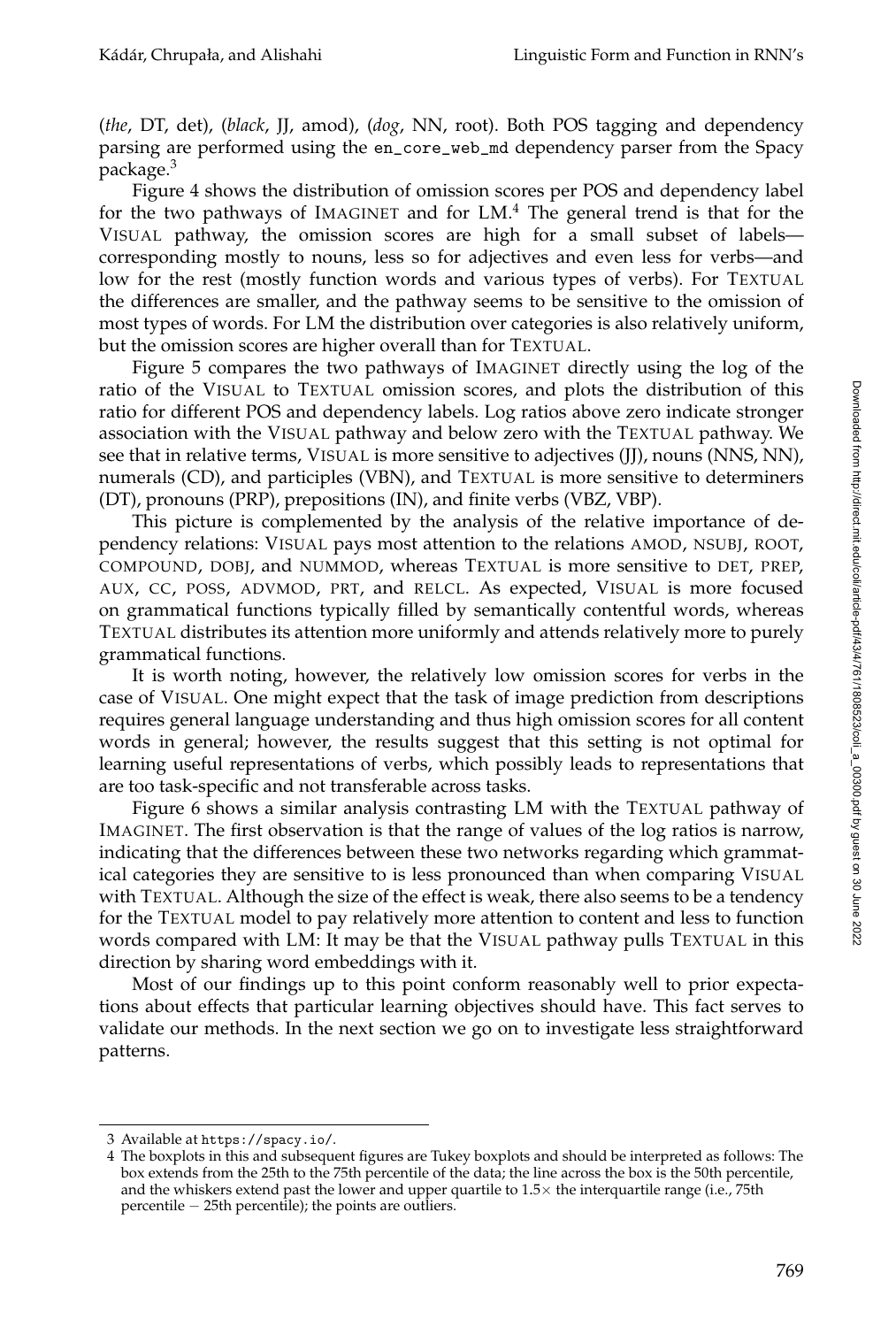

Distribution of omission scores for POS (left) and dependency labels (right), for the TEXTUAL and VISUAL pathways and for LM. Only labels that occur at least 1,250 times are included.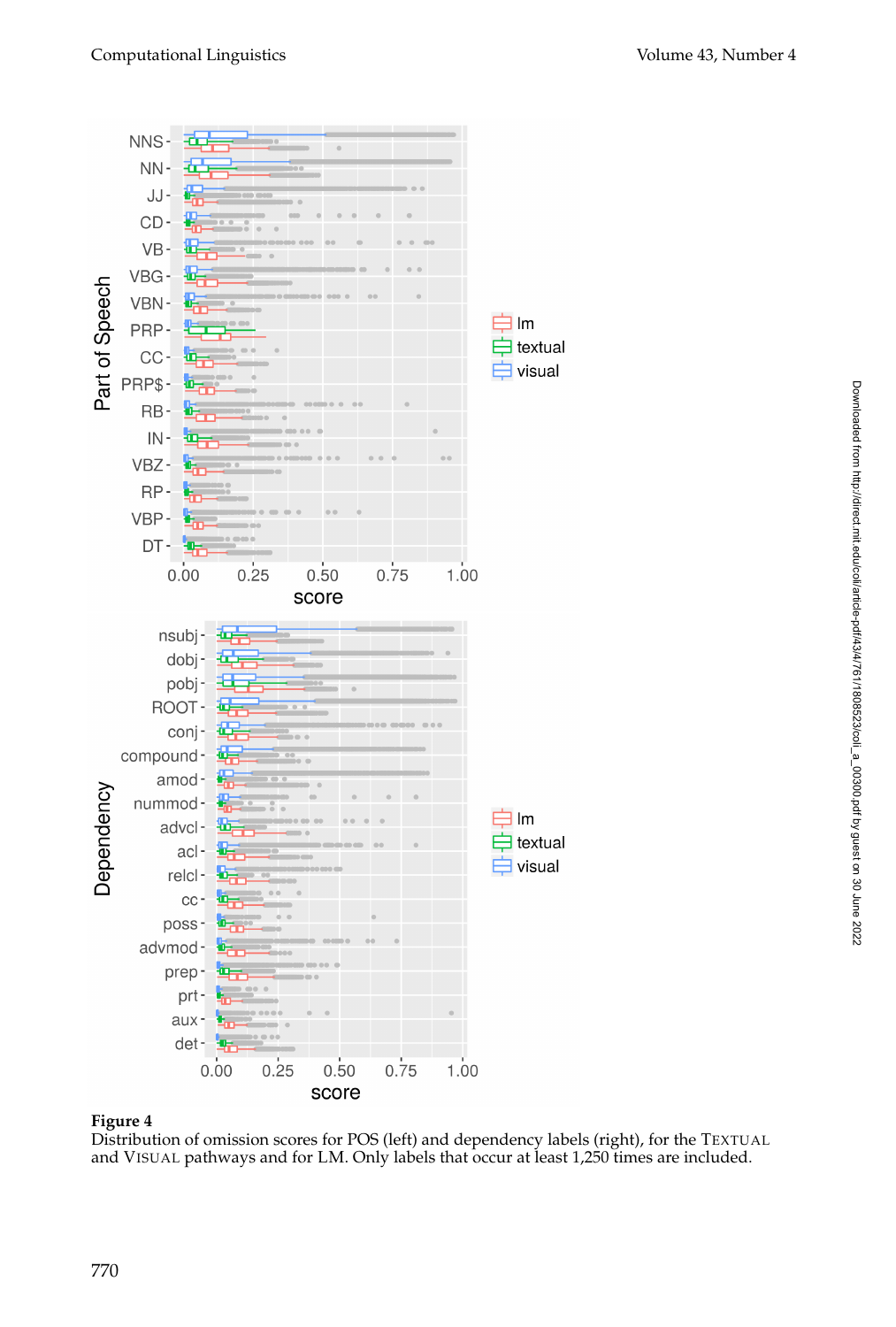

Distributions of log ratios of omission scores of TEXTUAL to VISUAL per POS (left) and dependency labels (right). Only labels that occur at least 1,250 times are included.

## **4.3 Beyond Lexical Cues**

Models that utilize the sequential structure of language have the capacity to interpret the same word type differently depending on the context. The omission score distributions in Section 4.2 show that in the case of IMAGINET the pathways are differentially sensitive to content vs. function words. In principle, this may be either just due to purely lexical features or the model may actually learn to pay more attention to the same word type in appropriate contexts. This section investigates to what extent our



#### **Figure 6**

Distributions of log ratios of omission scores of LM to TEXTUAL per POS (left) and dependency labels (right). Only labels that occur at least 1,250 times are included.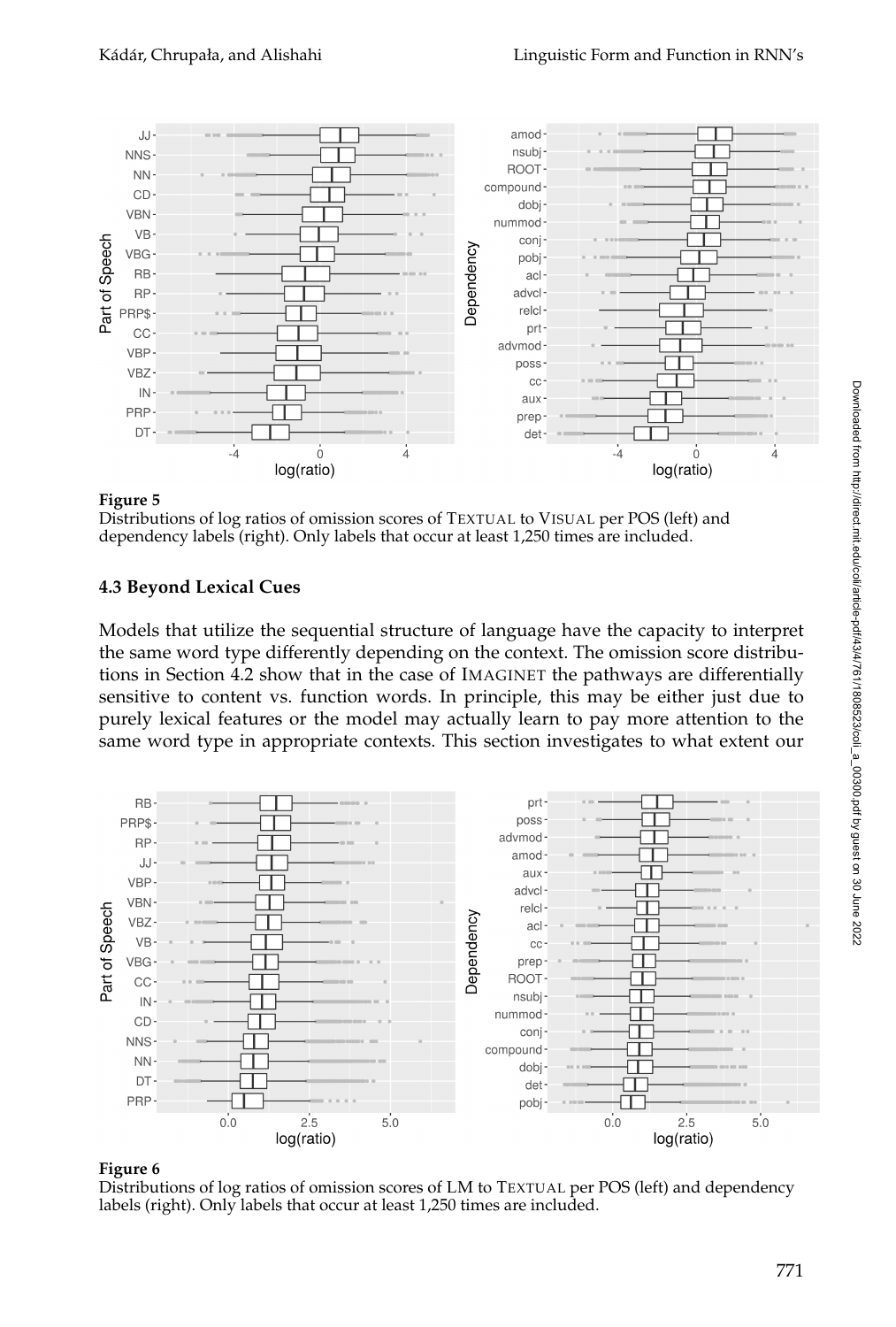models discriminate between occurrences of a given word in different positions and grammatical functions.

We fit four L2-penalized linear regression models that predict the omission scores per token with the following predictor variables:

- 1. LR WORD: word type
- 2. LR +DEP: word type, dependency label and their interaction
- 3. LR +POS: word type, position (binned as FIRST, SECOND, THIRD, MIDDLE, ANTEPENULT, PENULT, LAST) and their interaction
- 4. LR FULL: word type, dependency label, position, word:dependency interaction, word:position interaction

We use the 5,000-image portion of MSCOCO validation data for training and test. The captions contain about 260,000 words in total, of which we use 100,000 to fit the regression models. We then use the rest of the words to compute the proportion of variance explained by the models. For comparison we also use the SUM model, which composes word embeddings via summation, and uses the same loss function as VISUAL. This model is unable to encode information about word order, and thus is a good baseline here as we investigate the sensitivity of the networks to positional and structural cues.

Table 1 shows the proportion of variance  $R^2$  in omission scores explained by the linear regression with the different predictors. The raw  $R^2$  scores show that for the language models LM and TEXTUAL, the word type predicts the omission-score to a much smaller degree than VISUAL. Moreover, adding information about either the position or the dependency labels increases the explained variance for all models. However, for the TEXTUAL and LM models the position of the word adds considerable amount of information. This is not surprising considering that the omission scores are measured with respect to the final activation state, and given the fact that in a language model the recent history is most important for accurate prediction.

Figure 7 offers a different view of the data, showing the increase or decrease in *R* 2 for the models relative to LR +POS to emphasize the importance of syntactic structure beyond the position in the sentence. Interestingly, for the VISUAL model, dependency labels are more informative than linear position, hinting at the importance of syntactic structure beyond linear order. There is a sizeable increase in *R* <sup>2</sup> between LR +POS and LR FULL in the case of VISUAL, suggesting that the omission scores for VISUAL depend on the words' grammatical function in sentences, *even after controlling for word identity and linear position.* In contrast, adding additional information on top of lexical features in the case of SUM increases the explained variance only slightly, which is most likely due to the unseen words in the held out set.

| Table 1<br>Proportion of variance in omission scores explained by linear regression. |       |                  |       |       |  |  |  |  |
|--------------------------------------------------------------------------------------|-------|------------------|-------|-------|--|--|--|--|
|                                                                                      |       | word $+pos$ +dep |       | full  |  |  |  |  |
| Sum                                                                                  | 0.654 | 0.661            | 0.670 | 0.670 |  |  |  |  |
| LM                                                                                   | 0.358 | 0.586            | 0.415 | 0.601 |  |  |  |  |
| Textual                                                                              | 0.364 | 0.703            | 0.451 | 0.715 |  |  |  |  |
| Visual.                                                                              | 0.490 | 0.506            | 0.515 | 0.523 |  |  |  |  |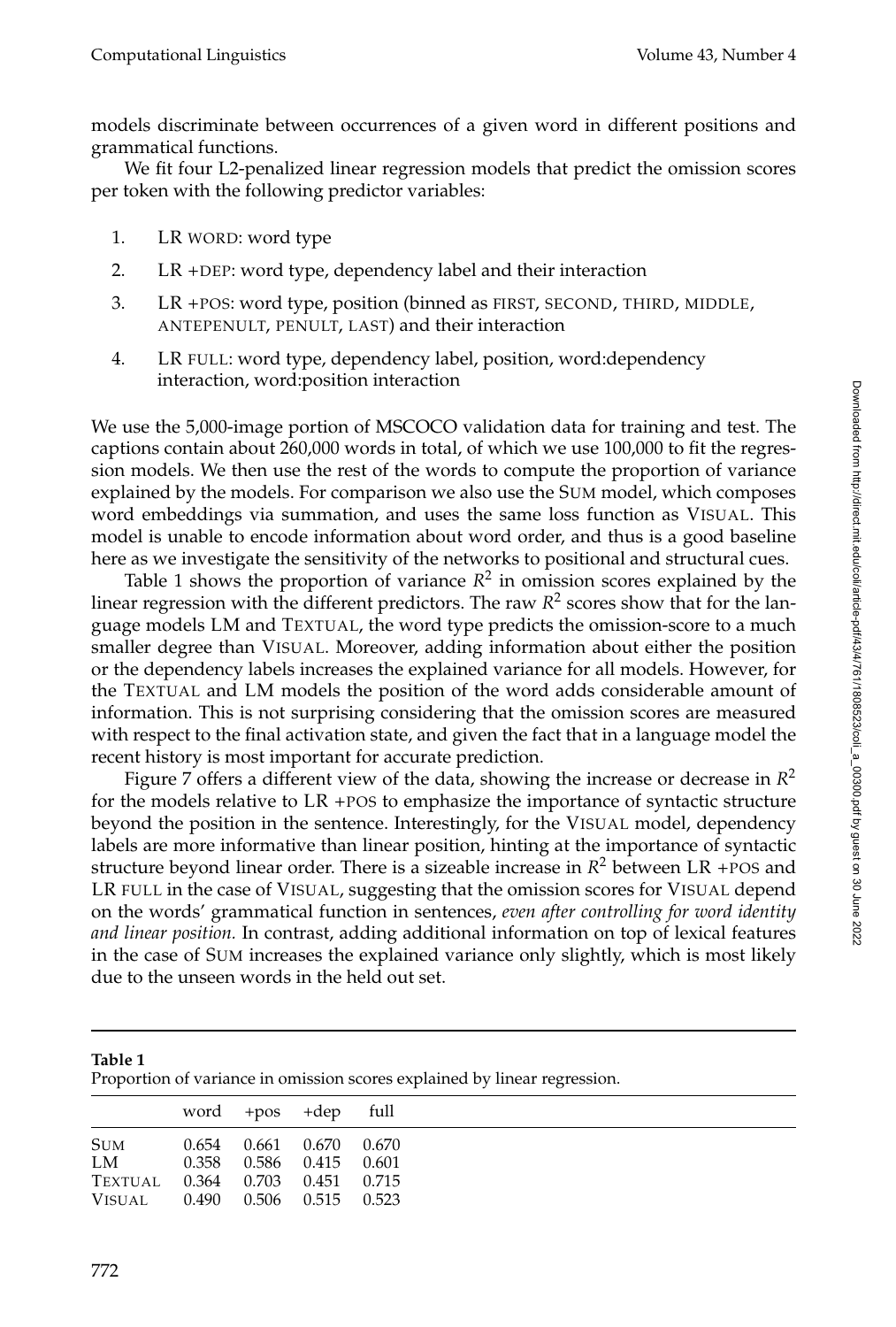



Overall, when regressing on word identities, word position, and dependency labels, the VISUAL model's omission scores are the hardest to predict of the four models. This suggests that VISUAL may be encoding additional structural features not captured by these predictors. We will look more deeply into such potential features in the following sections.

*4.3.1 Sensitivity to Grammatical Function.* In order to find out some of the specific syntactic configurations leading to an increase in  $R^2$  between the LR WORD and LR +DEP predictors in the case of VISUAL, we next considered all word types with occurrence counts of at least 100 and ranked them according to how much better, on average,  $LR + DEP$ predicted their omission scores compared with LR WORD.

Figure 8 shows the per-dependency omission score distributions for seven topranked words. There are clear and large differences in how these words impact the





Distribution of omission scores per dependency label for the selected word types.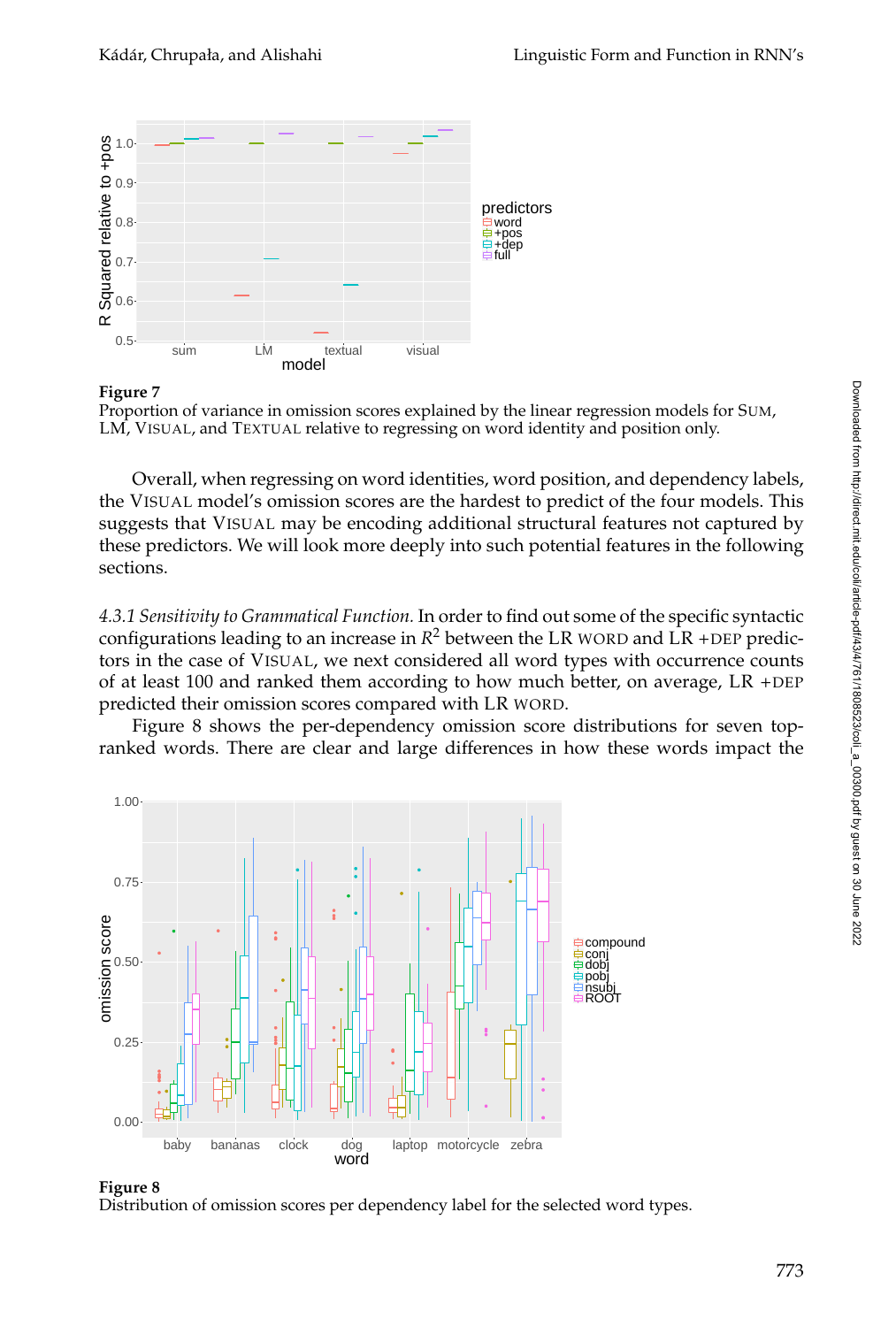network's representation, depending on what grammatical function they fulfill. They all have large omission scores when they occur as NSUBJ (nominal subject) or ROOT, likely because these grammatical functions typically have a large contribution to the complete meaning of a sentence. Conversely, all have small omission scores when appearing as CONJ (conjunct): this is probably because in this position they share their contribution with the first, often more important, member of the conjunction—for example, in *A cow and its baby eating grass*.

*4.3.2 Sensitivity to Linear Structure.* As observed in Section 4.3, adding extra information about the position of words explains more of the variance in the case of VISUAL and especially TEXTUAL and LM. Figure 9 shows the coefficients corresponding to the position variables in LR FULL. Because the omission scores are measured at the endof-sentence token, the expectation is that for TEXTUAL and LM, as language models, the words appearing closer to the end of the sentence would have a stronger effect on the omission scores. This seems to be confirmed by the plot as the coefficients for these two networks up until the *antepenult* are all negative.

For the VISUAL model it is less clear what to expect: On the one hand, because of their chain structure, RNNs are better at keeping track of short-distance rather than long-distance dependencies and thus we can expect tokens in positions closer to the end of the sentence to be more important. On the other hand, in English the information structure of a single sentence is expressed via linear ordering: The TOPIC of a sentence appears sentence-initially, and the COMMENT follows. In the context of other text types such as dialog or multi-sentence narrative structure, we would expect COMMENT to often be more important than TOPIC as COMMENT will often contain new information in these cases. In our setting of image captions, however, sentences are not part of a larger discourse; it is sentence-initial material that typically contains the most important objects depicted in the image (e.g., *two zebras are grazing in tall grass on a savannah*). Thus, for the task of predicting features of the visual scene, it would be advantageous to detect the topic of the sentence and up-weight its importance in the final meaning representation. Figure 9 appears to support this hypothesis and the network does learn to pay more attention to words appearing sentence-initially. This effect seems to be to



## **Figure 9**

Coefficients on the *y*-axis of LR FULL corresponding to the position variables on the *x*-axis.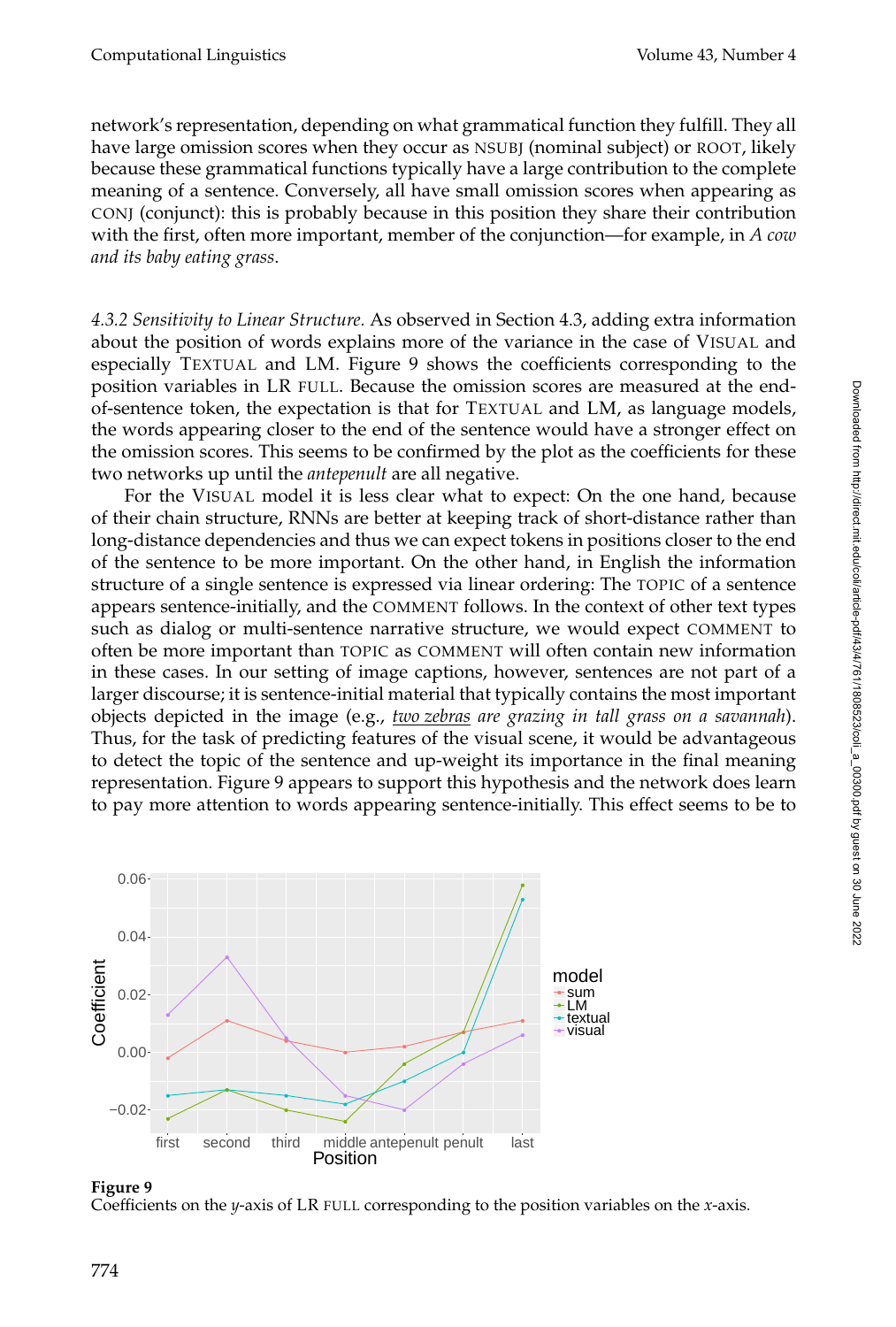some extent mixed with the recency bias of RNNs as perhaps indicated by the relatively high coefficient of the *last* position for VISUAL.

#### **4.4 Lexical versus Abstract Contexts**

We would like to further analyze the kinds of linguistic features that the hidden dimensions of RNNs encode. Previous work (Karpathy, Johnson, and Li 2016; Li et al. 2016b) has shown that, in response to the task the networks are trained for, individual dimensions in the hidden layers of RNNs can become *specialized* in responding to certain types of triggers, including the tokens or token types at each time step, as well as the preceding context of each token in the input sentence.

Here we perform a further comparison between the models based on the hypothesis that, due to their different objectives, the activations of the dimensions of the last hidden layer of VISUAL are more characterized by semantic relations within contexts, whereas the hidden dimensions in TEXTUAL and LM are more focused on extracting syntactic patterns. In order to quantitatively test this hypothesis, we measure the strength of association between activations of hidden dimensions and either lexical (token *n*-grams) or structural (dependency label *n*-grams) types of context.

For each pathway, we define  $A_i$  as a discrete random variable corresponding to a binned activation over time steps at hidden dimension *i*, and *C* as a discrete random variable indicating the context (where *C* can be of type "word trigram" or "dependency label bigram," for example). The strength of association between  $A_i$  and  $C$  can be measured by their mutual information:

$$
I(A_i; C) = \sum_{a \in A_i} \sum_{c \in C} p(a, c) \log \left( \frac{p(a, c)}{p(a)p(c)} \right)
$$
(13)

Similarly to Li et al. (2016b), the activation value distributions are discretized into percentile bins per dimension, such that each bin contains 5% of the marginal density. For context types, we used unigrams, bigrams, and trigrams of both dependency labels and words. Figure 10 shows the distributions of the mutual information scores for the three networks and the six context types. Note that the scores are not easily comparable between context types, because of the different support of the distributions; they are, however, comparable across the networks. The figure shows LM and TEXTUAL as being very similar, whereas VISUAL exhibits a different distribution. We next compare the models' scores pairwise to pinpoint the nature of the differences.

We use the notation  $\mathrm{MI}_{\mathbb{C}}^{LM}$ ,  $\mathrm{MI}_{\mathbb{C}}^{T}$ , and  $\mathrm{MI}_{\mathbb{C}}^{V}$  to denote the median mutual information score over all dimensions of LM, TEXTUAL, and VISUAL, respectively, when considering context *C*. We then compute log ratios  $log(MI_C^T/MI_C^V)$  and  $log(MI_C^{LM}/MI_C^T)$  for all six context types *C*. In order to quantify variability we bootstrap this statistic with 5,000 replicates. Figure 11 shows the resulting bootstrap distributions for unigram, bigram, and trigram contexts, in the word and dependency conditions.

The clear pattern is that for TEXTUAL versus VISUAL, the log ratios are much higher in the case of the dependency contexts, with no overlap between the bootstrap distributions. Thus, in general, the size of the relative difference between TEXTUAL and VISUAL median mutual information score is much more pronounced for dependency context types. This suggests that features that are encoded by the hidden dimensions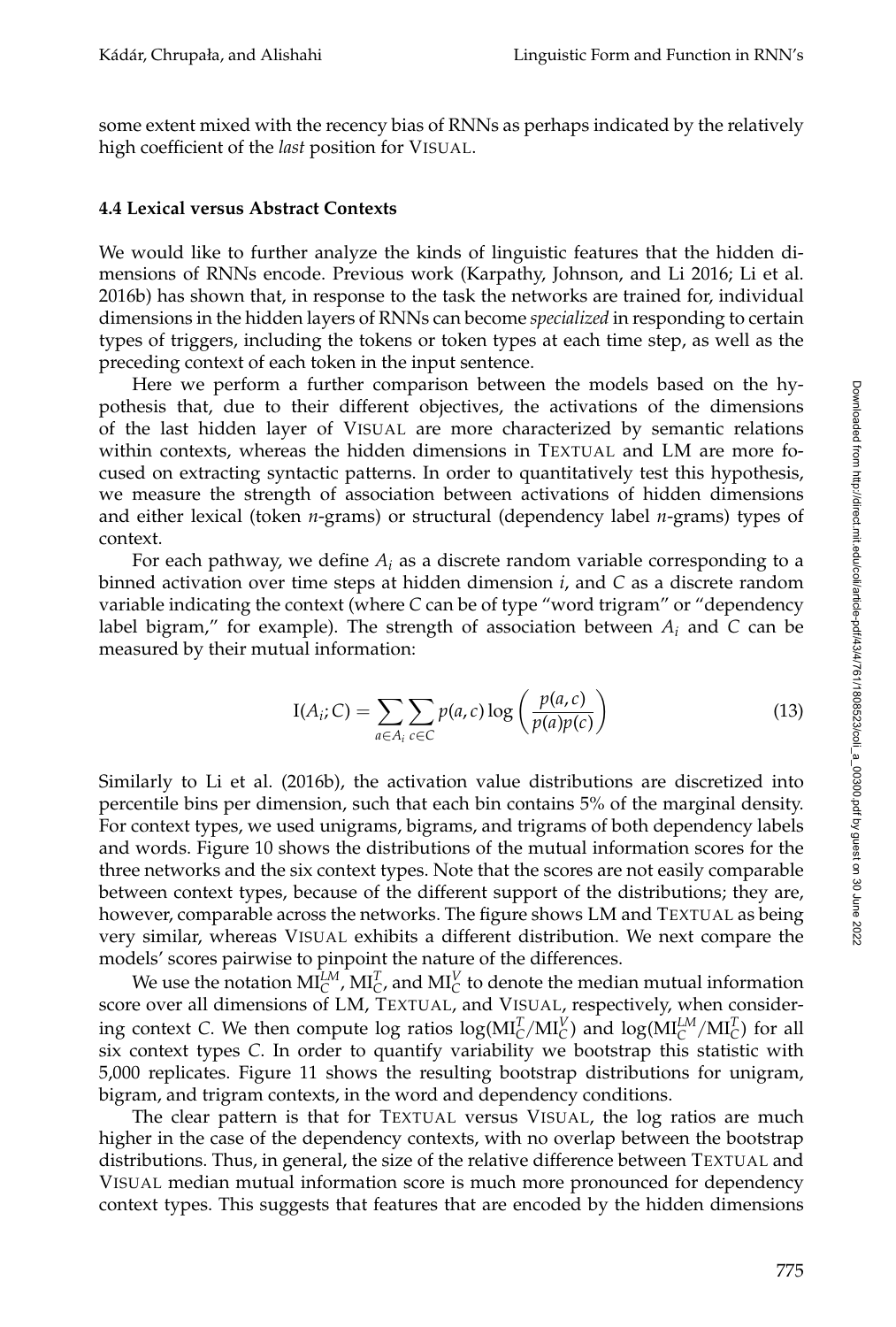

**Figure 10**

Distributions of the mutual information scores for the three networks and the six context types.



Bootstrap distributions of log ratios of median mutual information scores for word and dependency contexts. Left: TEXTUAL vs VISUAL; right: LM vs TEXTUAL.

of the models are indeed different, and that the features encoded by TEXTUAL are more associated with syntactic constructions than in the case of VISUAL. In contrast, when comparing LM with TEXTUAL, the difference between context types is much less pronounced, with distributions overlapping. Though the difference is small, it goes in the direction of the dimensions of the TEXTUAL model showing higher sensitivity towards dependency contexts.

The mutual information scores can be used to pinpoint specific dimensions of the hidden activation vectors that are strongly associated with a particular type of context. Table 2 lists for each network the dimension with the highest mutual information score with respect to the *dependency trigram* context type, together with the top five contexts where these dimensions carry the highest value. In spite of the quantitative difference between the networks discussed earlier, the dimensions that come up top seem to be capturing something quite similar for the three networks: (a part of) a construction with an animate root or subject modified by a participle or a prepositional phrase, though this is somewhat less clean-cut for the VISUAL pathway where only two out of five top contexts clearly conform to this pattern. Other interesting templates can be found by visual inspection of the contexts where high-scoring dimensions are active; for example,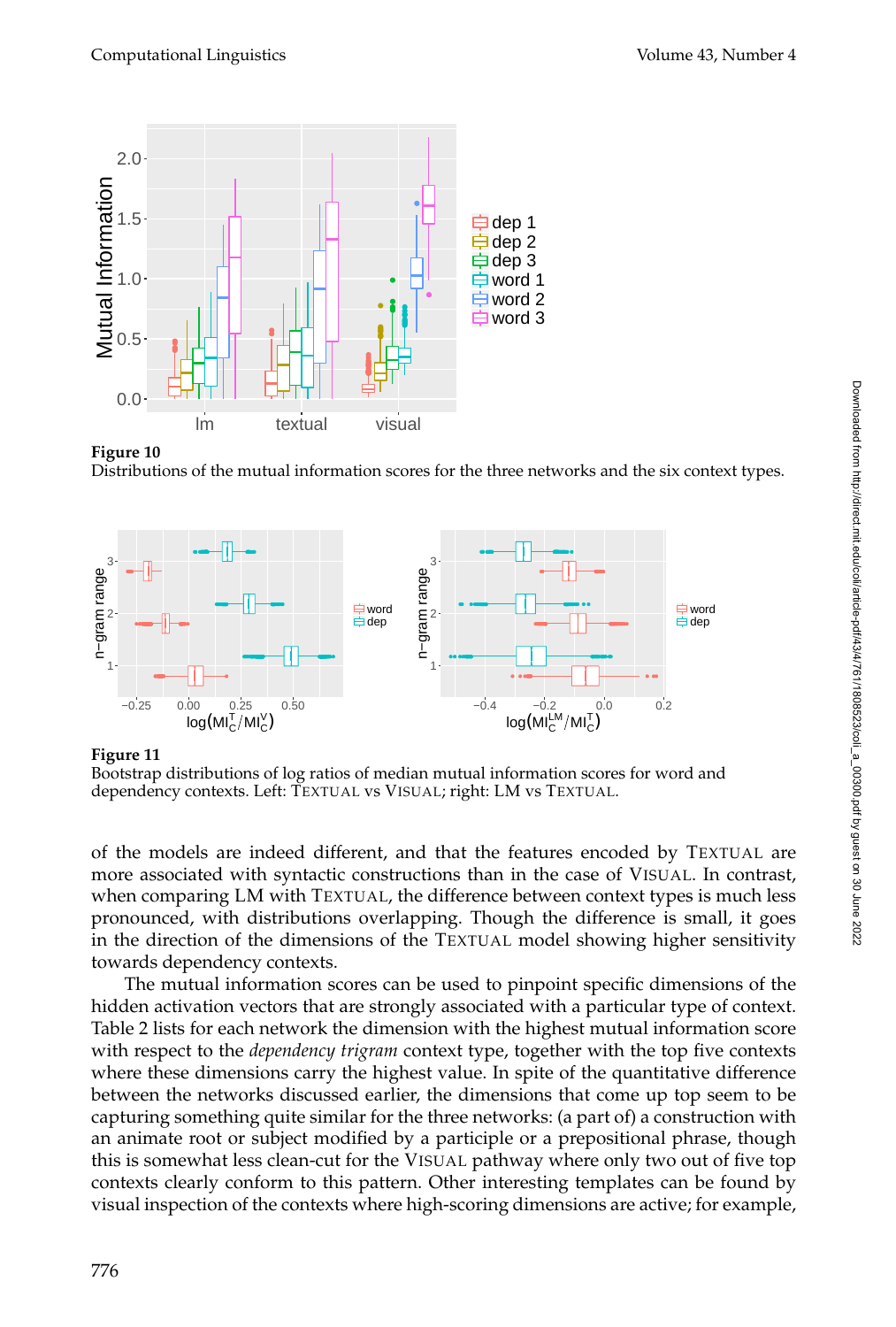#### **Table 2**

Dimensions most strongly associated with the dependency trigram context type, and the top five contexts in which these dimensions have high values.

| <b>Network</b> | Dimension | Examples                                                                                                                                                                       |
|----------------|-----------|--------------------------------------------------------------------------------------------------------------------------------------------------------------------------------|
| LM             | 511       | cookie/pobj attached/acl to/prep<br>people/pobj sitting/acl in/prep<br>purses/pobj sitting/pcomp on/prep<br>and/cc talks/conj on/prep<br>desserts/pobj sitting/acl next/advmod |
| <b>TEXTUAL</b> | 735       | male/root on/prep a/det<br>person/nsubj rides/root a/det<br>man/root carrying/acl a/det<br>man/root on/prep a/det<br>person/root on/prep a/det                                 |
| Visual         | 875       | man/root riding/acl a/det<br>man/root wearing/acl a/det<br>is/aux wearing/conj a/det<br>a/det post/pobj next/advmod<br>one/nummod person/nsubj is/aux                          |

dimension 324 of LM is high for *word bigram* contexts including *people preparing, gets ready, man preparing, woman preparing, teenager preparing*.

## **5. Discussion**

The goal of our article is to propose novel methods for the analysis of the encoding of linguistic knowledge in RNNs trained on language tasks. We focused on developing quantitative methods to measure the importance of different kinds of words for the performance of such models. Furthermore, we proposed techniques to explore what kinds of linguistic features the models learn to exploit beyond lexical cues.

Using the IMAGINET model as our case study, our analyses of the hidden activation patterns show that the VISUAL model learns an abstract representation of the information structure of a single sentence in the language, and pays selective attention to lexical categories and grammatical functions that carry semantic information. In contrast, the language model TEXTUAL is sensitive to features of a more syntactic nature. We have also shown that each network contains specialized units that are tuned to both lexical and structural patterns that are useful for the task at hand.

## **5.1 Generalizing to Other Architectures**

For other RNN architectures such as LSTMs and their bi-directional variants, measuring the contribution of tokens to their predictions (or the omission scores) can be straightforwardly computed using their hidden state at the last time step used for prediction. Furthermore, the technique can be applied in general to other architectures that map variable-length linguistic expressions to the same fixed dimensional space and perform predictions based on these embeddings. This includes tree-structured RNN models such as the Tree-LSTM introduced in Tai, Socher, and Manning (2015), or the CNN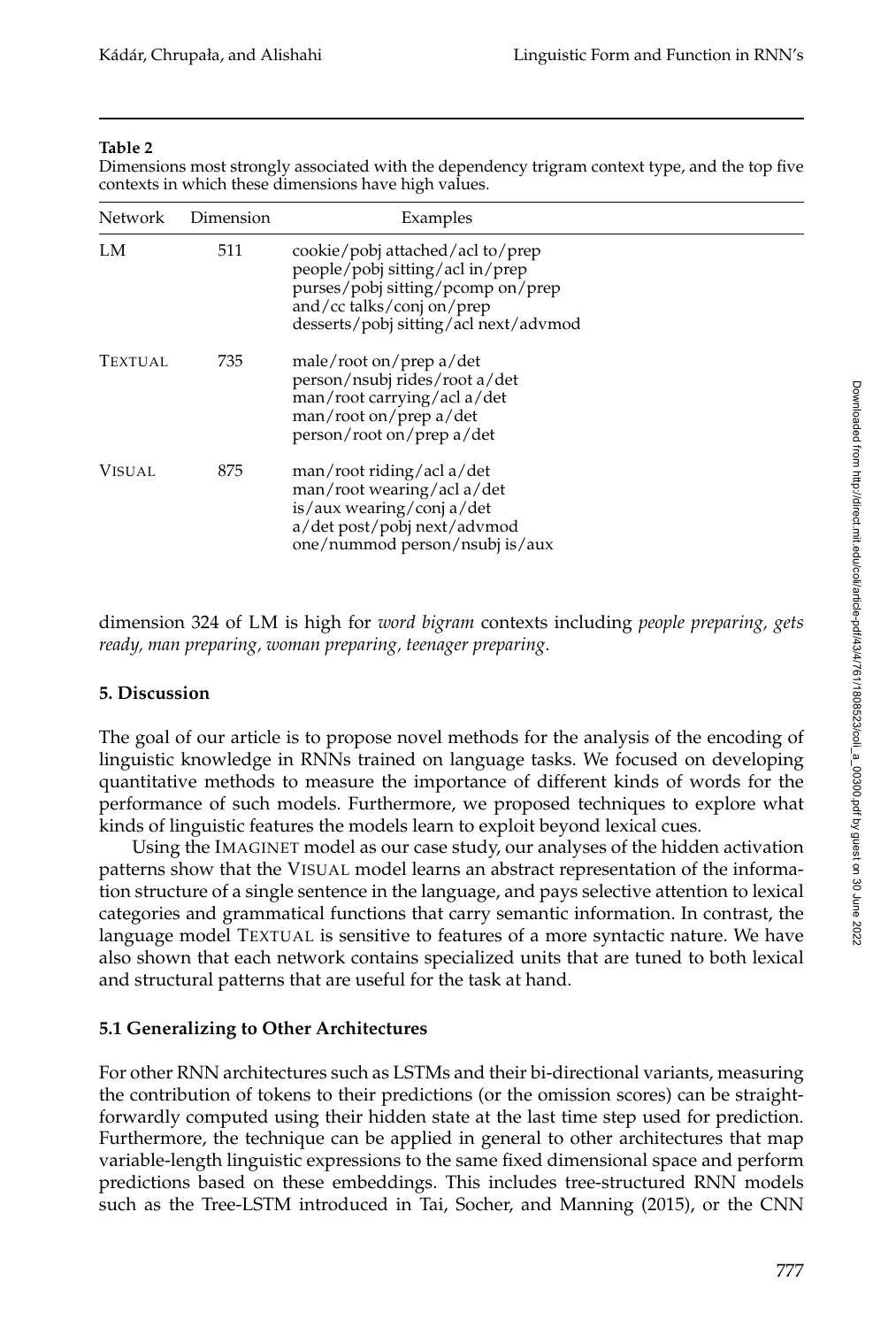architecture of Kim (2014) for sentence classification. However, the presented analysis and results regarding word positions can only be meaningful for RNNs as they compute their representations sequentially and are not limited by fixed window sizes.

A limitation of the generalizability of our analysis is that in the case of bi-directional architectures, the interpretation of the features extracted by the RNNs that process the input tokens in the reversed order might be hard from a linguistic point of view.

# **5.2 Future Directions**

In the future we would like to apply the techniques introduced in this article to analyze the encoding of linguistic form and function of recurrent neural models trained on different objectives, such as neural machine translation systems (Sutskever, Vinyals, and Le 2014) or the purely distributional sentence embedding system of Kiros et al. (2015). A number of recurrent neural models rely on a so-called attention mechanism, first introduced by Bahdanau, Cho, and Bengio (2015) under the name of soft alignment. In these networks attention is explicitly represented, and it would be interesting to see how our method of discovering implicit attention, the omission score, compares. For future work we also propose to collect data where humans assess the importance of each word in a sentence and explore the relationship between omission scores for various models and human annotations. Finally, one of the benefits of understanding how linguistic form and function is represented in RNNs is that it can provide insight into how to improve systems. We plan to draw on lessons learned from our analyses in order to develop models with better general-purpose sentence representations.

## **References**

- Adi, Yossi, Einat Kermany, Yonatan Belinkov, Ofer Lavi, and Yoav Goldberg. 2017. Fine-grained analysis of sentence embeddings using auxiliary prediction tasks. In *International Conference on Learning Representations (ICLR)*, Toulon, France.
- Bahdanau, Dzmitry, Kyunghyun Cho, and Yoshua Bengio. 2015. Neural machine translation by jointly learning to align and translate. In *International Conference on Learning Representation (ICLR)*, San Diego, CA, USA.
- Cho, Kyunghyun, Bart van Merrienboer, ¨ Dzmitry Bahdanau, and Yoshua Bengio. 2014. On the properties of neural machine translation: Encoder-decoder approaches. In *Eighth Workshop on Syntax, Semantics and Structure in Statistical Translation (SSST-8)*, pages 103–111, Doha, Qatar.
- Chrupała, Grzegorz, Ákos Kádár, and Afra Alishahi. 2015. Learning language through pictures. In *Association for Computational Linguistic (ACL)*, pages 112–118, Beijing, China.
- Chung, Junyoung, Caglar Gulcehre, KyungHyun Cho, and Yoshua Bengio. 2014. Empirical evaluation of gated recurrent neural networks on sequence modeling. In *NIPS 2014 Deep Learning and*

*Representation Learning Workshop*, Montreal, Quebec, Canada.

- Dosovitskiy, Alexey and Thomas Brox. 2015. Understanding deep image representations by inverting them. In *Proceedings of the IEEE Conference on Computer Vision and Pattern Recognition (CVPR)*, pages 5188–5196, Boston, MA.
- Eigen, David, Jason Rolfe, Rob Fergus, and Yann LeCun. 2014. Understanding deep architectures using a recursive convolutional network. In *International Conference on Learning Representations (ICLR)*.
- Elman, Jeffrey L. 1990. Finding structure in time. *Cognitive Science*, 14(2):179–211.
- Elman, Jeffrey L. 1991. Distributed representations, simple recurrent networks, and grammatical structure. *Machine Learning*, 7(2-3):195–225.
- Erhan, Dumitru, Yoshua Bengio, Aaron Courville, and Pascal Vincent. 2009. Visualizing higher-layer features of a deep network. In *International Conference on Machine Learning (ICML) Workshop on Learning Feature Hierarchies*, volume 1341.
- Giles, C. Lee, Clifford B. Miller, Dong Chen, Guo-Zheng Sun, Hsing-Hen Chen, and Yee-Chun Lee. 1991. Extracting and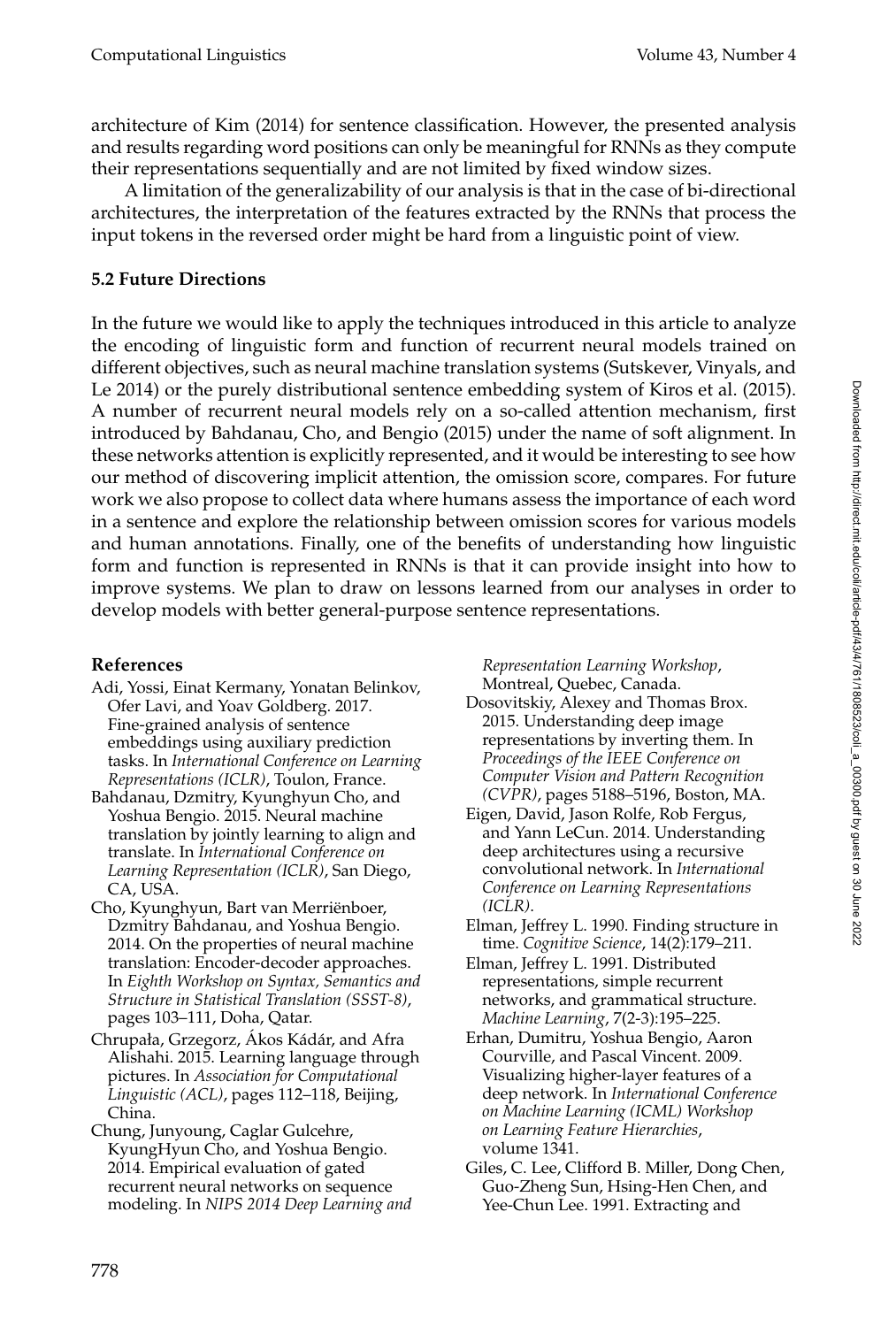learning an unknown grammar with recurrent neural networks. In *Advances in Neural Information Processing Systems*, pages 317–324.

Gregor, Karol, Ivo Danihelka, Alex Graves, and Daan Wierstra. 2015. Draw: A recurrent neural network for image generation. In *International Conference on Machine Learning (ICML)*.

Hochreiter, Sepp and Jürgen Schmidhuber. 1997. Long short-term memory. *Neural Computation*, 9(8):1735–1780.

Jordan, Michael I. 1986. Attractor dynamics and parallelism in a connectionist sequential network. In *Proceedings of the Eighth Annual Conference of the Cognitive Science Society*, pages 531–546, Amherst, MA.

- Karpathy, Andrej and Li Fei-Fei. 2015. Deep visual-semantic alignments for generating image descriptions. In *Proceedings of the IEEE Conference on Computer Vision and Pattern Recognition*, pages 3128–3137, Boston, MA.
- Karpathy, Andrej, Justin Johnson, and Fei-Fei Li. 2016. Visualizing and understanding recurrent networks. In *International Conference on Learning Representations (ICLR) Workshop*, San Juan, Puerto Rico.

Kim, Yoon. 2014. Convolutional neural networks for sentence classification. In *Conference on Empirical Methods in Natural Language Processing (EMNLP)*.

Kiros, Ryan, Yukun Zhu, Ruslan R. Salakhutdinov, Richard Zemel, Raquel Urtasun, Antonio Torralba, and Sanja Fidler. 2015. Skip-thought vectors. In *Advances in Neural Information Processing Systems*, pages 3276–3284.

Krizhevsky, Alex, Ilya Sutskever, and Geoffrey E. Hinton. 2012. ImageNet classification with deep convolutional neural networks. In *Advances in neural information processing systems*, pages 1097–1105.

Li, Jiwei, Xinlei Chen, Eduard Hovy, and Dan Jurafsky. 2016a. Visualizing and understanding neural models in NLP. In *North American Chapter of the Association for Computational Linguistic (NAACL)*.

Li, Jiwei, Will Monroe, and Dan Jurafsky. 2016. Understanding neural networks through representation erasure. arXiv preprint arXiv:1612.08220.

Li, Yixuan, Jason Yosinski, Jeff Clune, Hod Lipson, and John Hopcroft. 2016b. Convergent learning: Do different neural networks learn the same representations? In *International Conference on Learning Representation (ICLR)*.

- Lin, Tsung Yi, Michael Maire, Serge Belongie, James Hays, Pietro Perona, Deva Ramanan, Piotr Dollár, and C. Lawrence Zitnick. 2014. Microsoft Coco: Common objects in context. In *Computer Vision–ECCV*, pages 740–755.
- Linzen, Tal, Emmanuel Dupoux, and Yoav Goldberg. 2016. Assessing the ability of LSTMs to learn syntax-sensitive dependencies. *Transactions of the Association for Computational Linguistics*, 4:521–535.
- Mahendran, Aravindh and Andrea Vedaldi. 2015. Understanding deep image representations by inverting them. In *IEEE Conference on Computer Vision and Pattern Recognition (CVPR)*, pages 5188–5196.
- Mahendran, Aravindh and Andrea Vedaldi. 2016. Visualizing deep convolutional neural networks using natural pre-images. *International Journal of Computer Vision*, 120(3):233–255.
- Nguyen, Anh, Jason Yosinski, and Jeff Clune. 2016. Multifaceted feature visualization: Uncovering the different types of features learned by each neuron in deep neural networks. In *Visualization for Deep Learning Workshop at International Conference on Machine Learning (ICML)*.
- Rocktaschel, Tim, Edward Grefenstette, ¨ Karl Moritz Hermann, Tomáš Kočiskỳ, and Phil Blunsom. 2016. Reasoning about entailment with neural attention. In *International Conference on Learning Representations (ICLR)*.
- Simonyan, K. and A. Zisserman. 2015. Very deep convolutional networks for large-scale image recognition. In *International Conference on Learning Representations (ICLR)*.
- Simonyan, Karen, Andrea Vedaldi, and Andrew Zisserman. 2014. Deep inside convolutional networks: Visualising image classification models and saliency maps. In *International Conference on Learning Representation (ICLR) Workshop*.
- Sutskever, Ilya, Oriol Vinyals, and Quoc V. Le. 2014. Sequence to sequence learning with neural networks. In *Advances in Neural Information Processing Systems*, pages 3104–3112.
- Tai, Kai Sheng, Richard Socher, and Christopher D. Manning. 2015. Improved semantic representations from tree-structured long short-term memory networks. In *Association for Computational Linguistic (ACL)*.